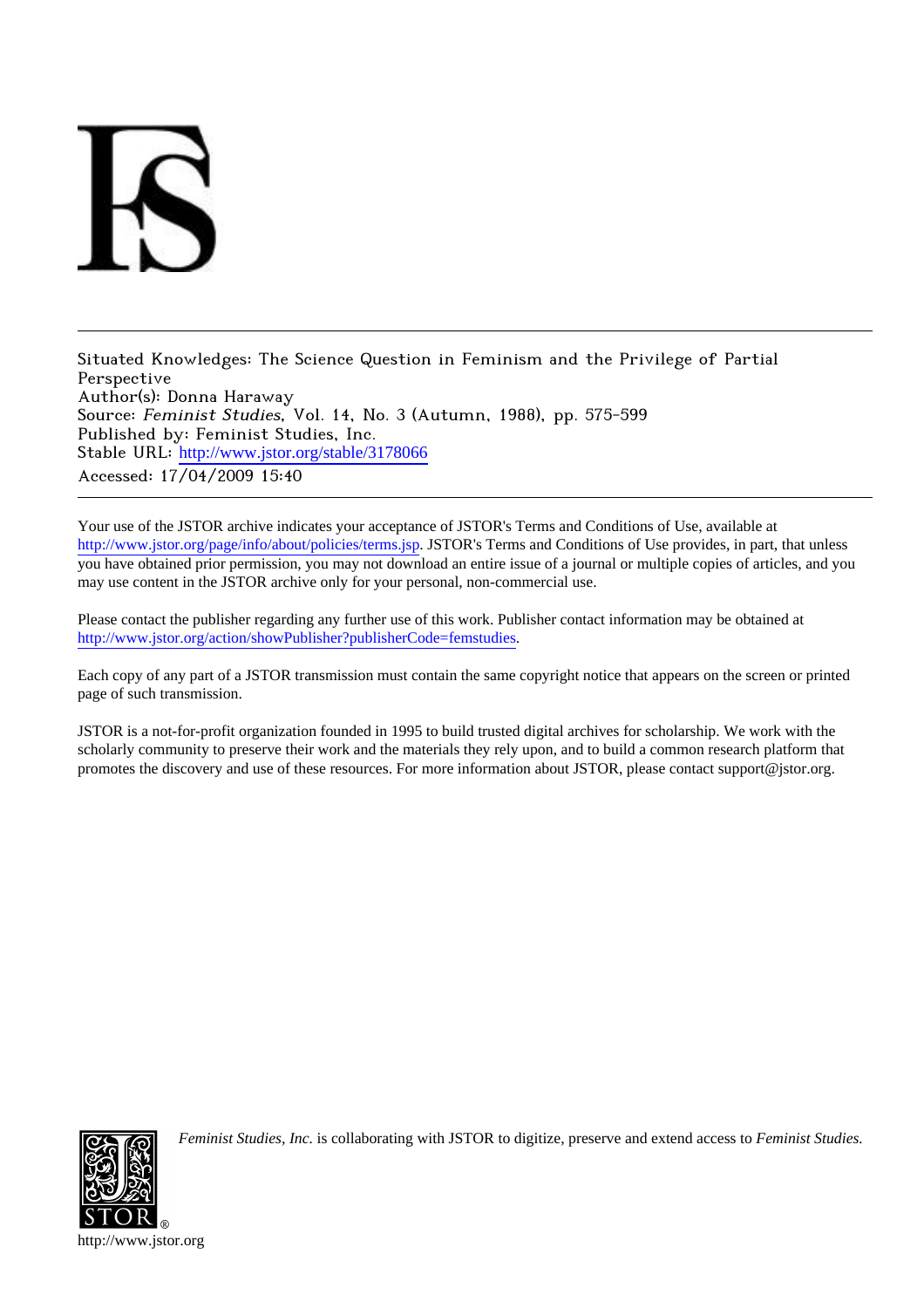# **SITUATED KNOWLEDGES: THE SCIENCE QUESTION IN FEMINISM AND THE PRIVILEGE OF PARTIAL PERSPECTIVE**

### **DONNA HARAWAY**

**Academic and activist feminist inquiry has repeatedly tried to come to terms with the question of what we might mean by the curious and inescapable term "objectivity." We have used a lot of toxic ink and trees processed into paper decrying what they have meant and how it hurts us. The imagined "they" constitute a kind of invisible conspiracy of masculinist scientists and philosophers replete with grants and laboratories. The imagined "we" are the embodied others, who are not allowed not to have a body, a finite point of view, and so an inevitably disqualifying and polluting bias in any discussion of consequence outside our own little circles, where a "mass"-subscription journal might reach a few thousand readers composed mostly of science haters. At least, I confess to these paranoid fantasies and academic resentments lurking underneath some convoluted reflections in print under my name in the feminist literature in the history and philosophy of science. We, the feminists in the debates about science and technology, are the Reagan era's "special-interest groups" in the rarified realm of epistemology, where traditionally what can count as knowledge is policed by philosophers codifying cognitive canon law. Of course, a special-interest group is, by Reaganoid definition, any collective historical subject that dares to resist the stripped-down atomism of Star Wars, hypermarket, postmodern, media-simulated citizenship. Max Headroom doesn't have a body; therefore, he alone sees everything in the great communicator's empire of the Global Network. No wonder Max gets to have a naive sense of humor and a kind of happily regressive, preoedipal sexuality, a sexuality that** 

**Feminist Studies 14, no. 3 (Fall 1988). ? 1988 by Feminist Studies, Inc.**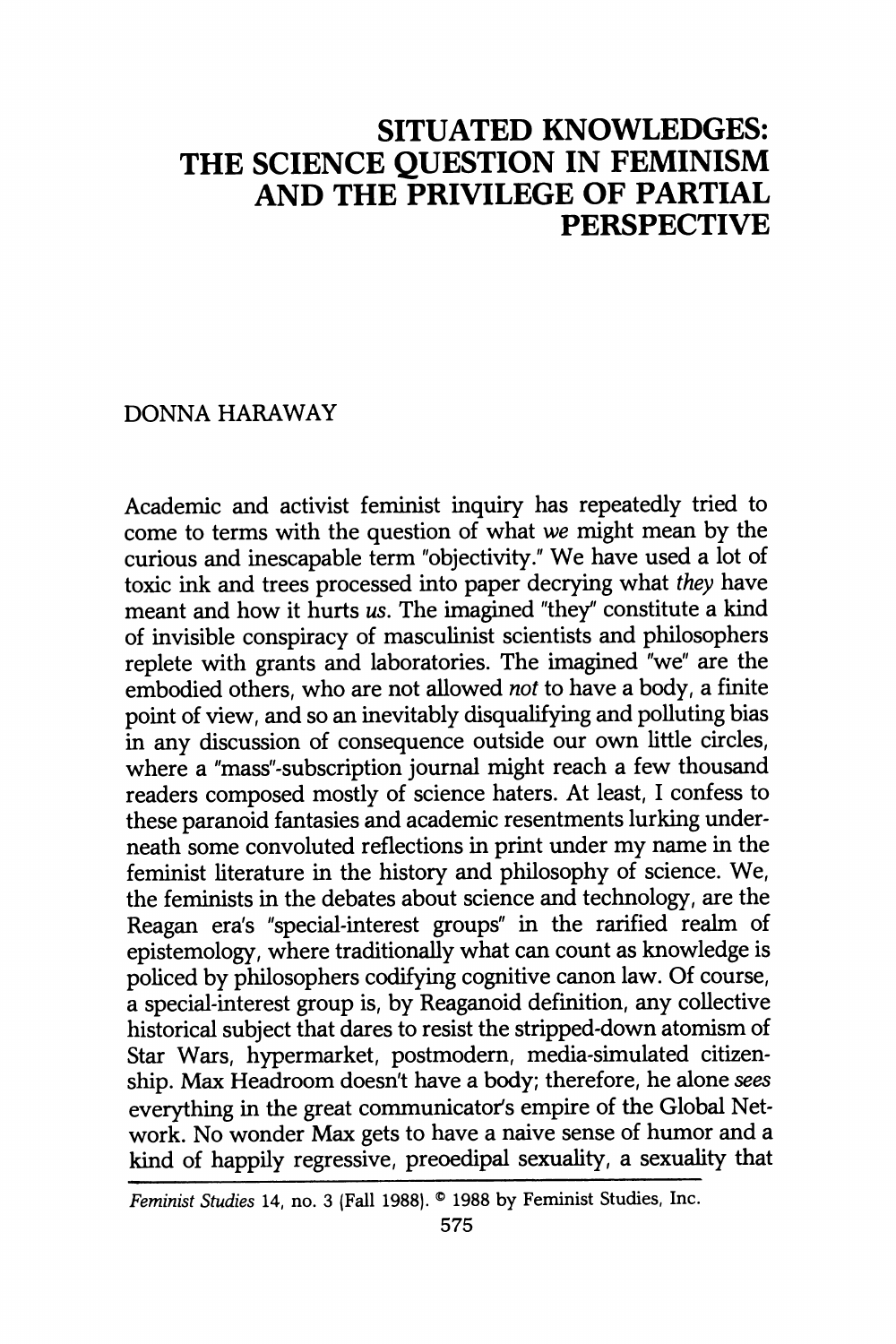**we ambivalently -with dangerous incorrectness - had imagined to be reserved for lifelong inmates of female and colonized bodies and maybe also white male computer hackers in solitary electronic confinement.** 

**It has seemed to me that feminists have both selectively and flexibly used and been trapped by two poles of a tempting dichotomy on the question of objectivity. Certainly I speak for myself here, and I offer the speculation that there is a collective discourse on these matters. Recent social studies of science and technology, for example, have made available a very strong social constructionist argument for all forms of knowledge claims, most certainly and especially scientific ones.' According to these tempting views, no insider's perspective is privileged, because all drawings of inside-outside boundaries in knowledge are theorized as power moves, not moves toward truth. So, from the strong social constructionist perspective, why should we be cowed by scientists' descriptions of their activity and accomplishments; they and their patrons have stakes in throwing sand in our eyes. They tell parables about objectivity and scientific method to students in the first years of their initiation, but no practitioner of the high scientific arts would be caught dead acting on the textbook versions. Social constructionists make clear that official ideologies about objectivity and scientific method are particularly bad guides to how scientific knowledge is actually made. Just as for the rest of us, what scientists believe or say they do and what they really do have a very loose fit.** 

**The only people who end up actually believing and, goddess forbid, acting on the ideological doctrines of disembodied scientific objectivity-enshrined in elementary textbooks and technoscience booster literature-are nonscientists, including a few very trusting philosophers. Of course, my designation of this last group is probably just a reflection of a residual disciplinary chauvinism acquired from identifying with historians of science and from spending too much time with a microscope in early adulthood in a kind of disciplinary preoedipal and modernist poetic moment when cells seemed to be cells and organisms, organisms. Pace, Gertrude Stein. But then came the law of the father and its resolution of the problem of objectivity, a problem solved by always already absent referents, deferred signifieds, split subjects, and the endless play of signifiers. Who wouldn't grow up warped? Gender, race, the**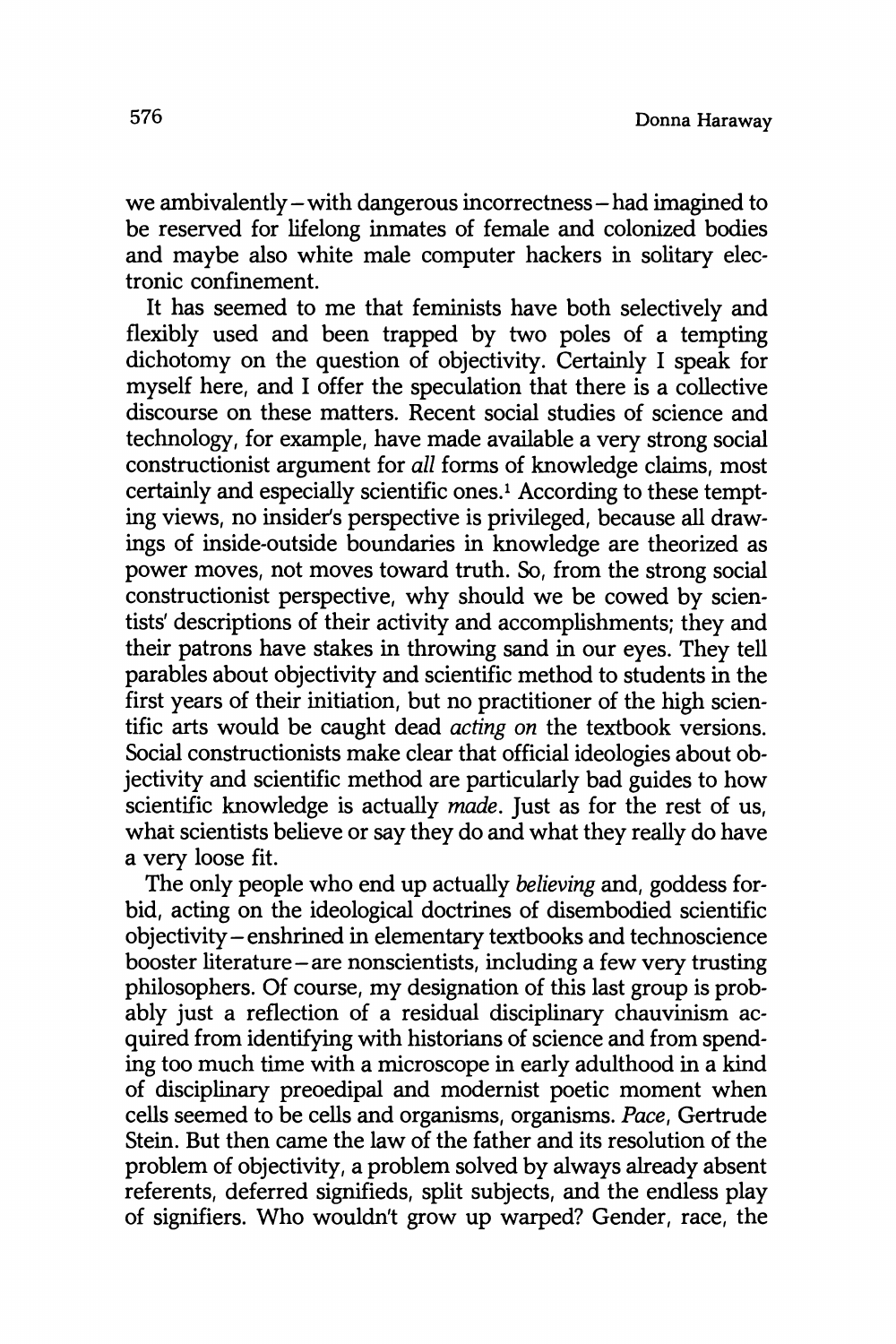**world itself-all seem the effects of warp speeds in the play of signifiers in a cosmic force field.** 

**In any case, social constructionists might maintain that the ideological doctrine of scientific method and all the philosophical verbiage about epistemology were cooked up to distract our attention from getting to know the world effectively by practicing the sciences. From this point of view, science -the real game in town is rhetoric, a series of efforts to persuade relevant social actors that one's manufactured knowledge is a route to a desired form of very objective power. Such persuasions must take account of the structure of facts and artifacts, as well as of language-mediated actors in the knowledge game. Here, artifacts and facts are parts of the powerful art of rhetoric. Practice is persuasion, and the focus is very much on practice. All knowledge is a condensed node in an agonistic power field. The strong program in the sociology of knowledge joins with the lovely and nasty tools of semiology and deconstruction to insist on the rhetorical nature of truth, including scientific truth. History is a story Western culture buffs tell each other; science is a contestable text and a power field; the content is the form.2 Period.** 

**So much for those of us who would still like to talk about reality with more confidence than we allow to the Christian Right when they discuss the Second Coming and their being raptured out of the final destruction of the world. We would like to think our appeals to real worlds are more than a desperate lurch away from cynicism and an act of faith like any other cult's, no matter how much space we generously give to all the rich and always historically specific mediations through which we and everybody else must know the world. But the further I get in describing the radical social constructionist program and a particular version of postmodernism, coupled with the acid tools of critical discourse in the human sciences, the more nervous I get. The imagery of force fields, of moves in a fully textualized and coded world, which is the working metaphor in many arguments about socially negotiated reality for the postmodern subject, is, just for starters, an imagery of high-tech military fields, of automated academic battlefields, where blips of light called players disintegrate (what a metaphor!) each other in order to stay in the knowledge and power game. Technoscience and science fiction collapse into the sun of their radiant (ir)reality-war.3 It shouldn't take decades of feminist**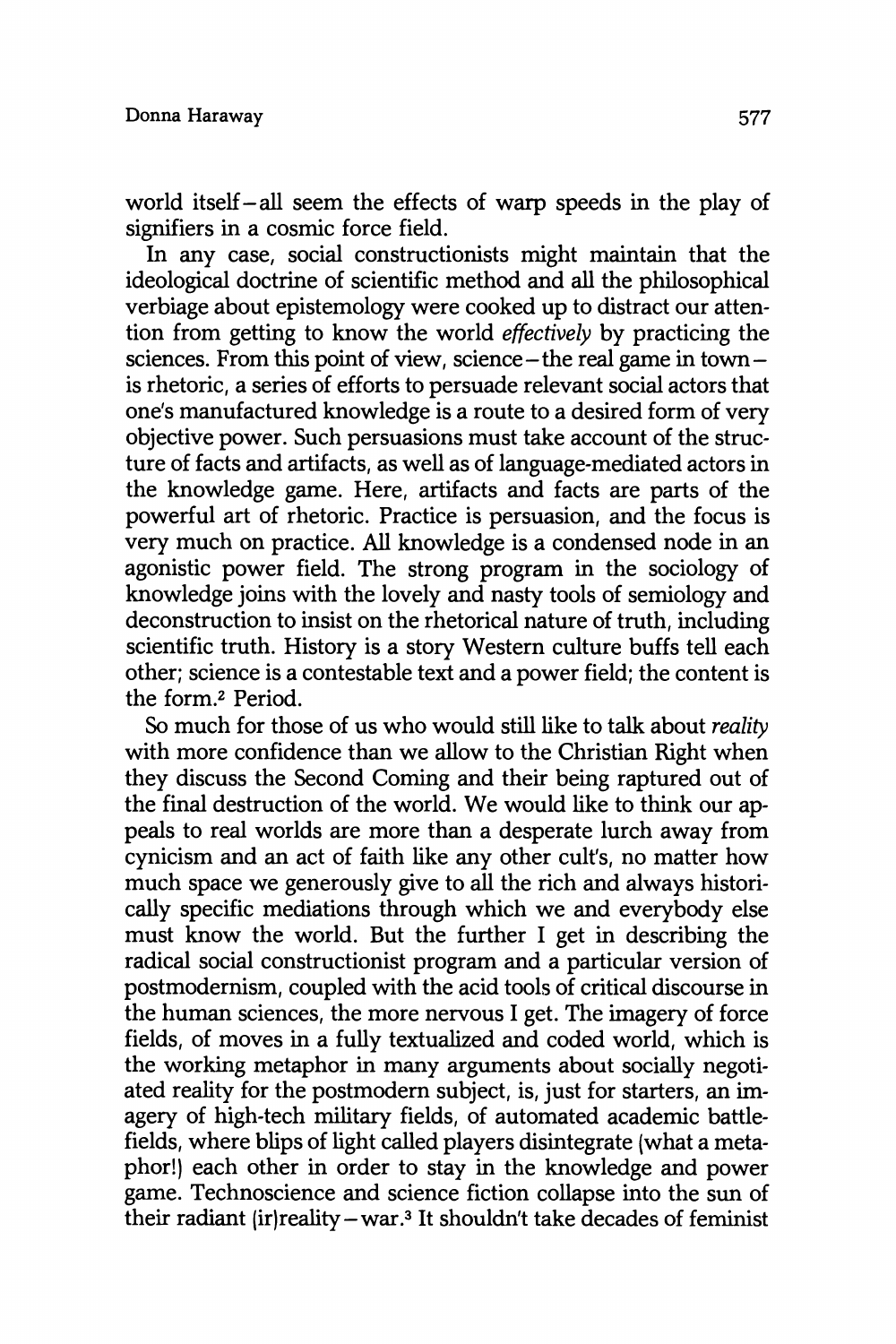**theory to sense the enemy here. Nancy Hartsock got all this crystal clear in her concept of abstract masculinity.4** 

**I, and others, started out wanting a strong tool for deconstructing the truth claims of hostile science by showing the radical historical specificity, and so contestability, of every layer of the onion of scientific and technological constructions, and we end up with a kind of epistemological electroshock therapy, which far from ushering us into the high stakes tables of the game of contesting public truths, lays us out on the table with self-induced multiple personality disorder. We wanted a way to go beyond showing bias in science (that proved too easy anyhow) and beyond separating the good scientific sheep from the bad goats of bias and misuse. It seemed promising to do this by the strongest possible constructionist argument that left no cracks for reducing the issues to bias versus objectivity, use versus misuse, science versus pseudoscience. We unmasked the doctrines of objectivity because they threatened our budding sense of collective historical subjectivity and agency and our "embodied" accounts of the truth, and we ended up with one more excuse for not learning any post-Newtonian physics and one more reason to drop the old feminist self-help practices of repairing our own cars. They're just texts anyway, so let the boys have them back.** 

**Some of us tried to stay sane in these disassembled and dissembling times by holding out for a feminist version of objectivity. Here, motivated by many of the same political desires, is the other seductive end of the objectivity problem. Humanistic Marxism was polluted at the source by its structuring theory about the domination of nature in the self-construction of man and by its closely related impotence in relation to historicizing anything women did that didn't qualify for a wage. But Marxism was still a promising resource as a kind of epistemological feminist mental hygiene that sought our own doctrines of objective vision. Marxist starting points offered a way to get to our own versions of standpoint theories, insistent embodiment, a rich tradition of critiquing hegemony without disempowering positivisms and relativisms and a way to get to nuanced theories of mediation. Some versions of psychoanalysis were of aid in this approach, especially anglophone object relations theory, which maybe did more for U.S. socialist feminism for a time than anything from the pen of Marx or Engels, much less Althusser or any of the late pretenders to son-**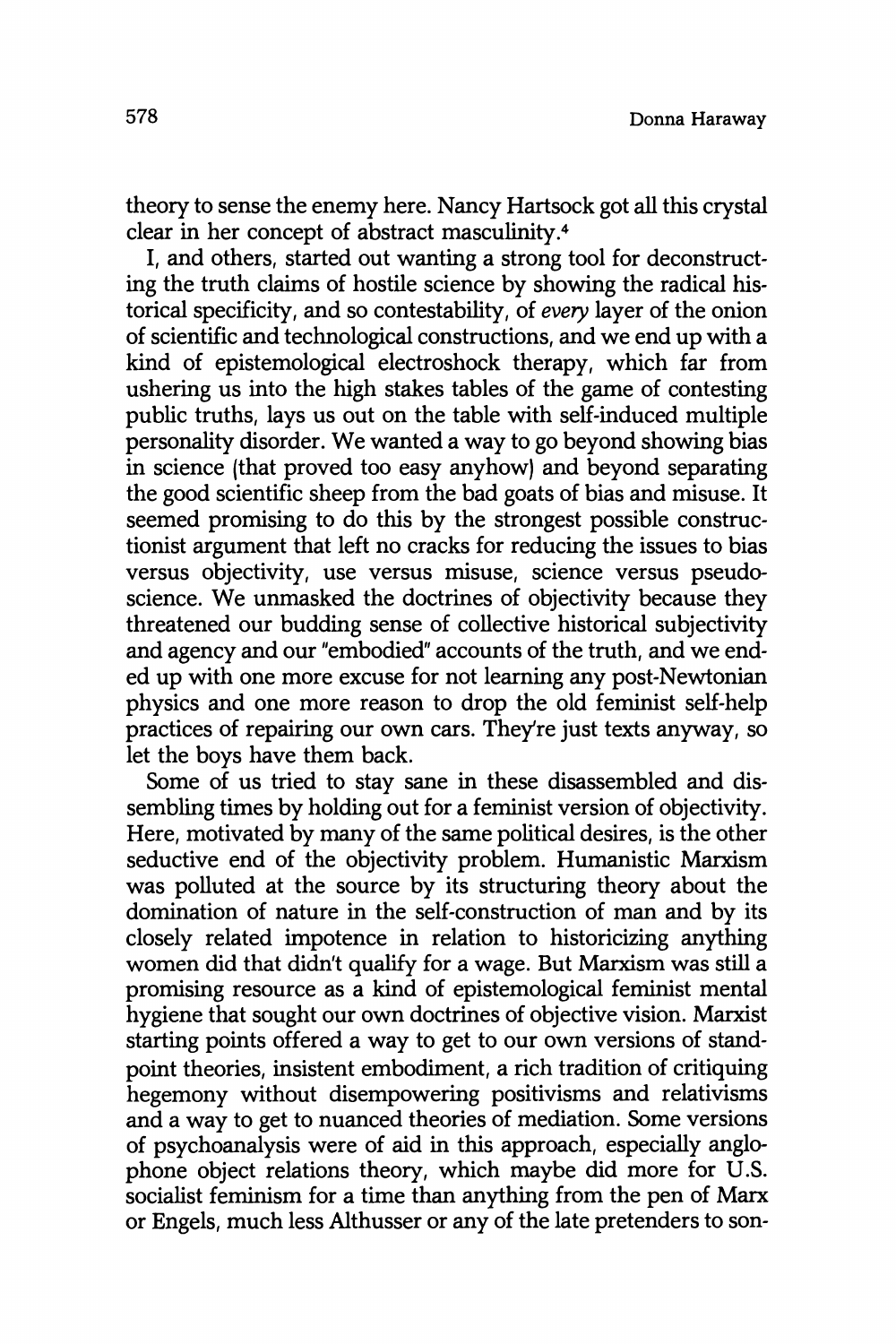**ship treating the subject of ideology and science.5** 

**Another approach, "feminist empiricism," also converges with feminist uses of Marxian resources to get a theory of science which continues to insist on legitimate meanings of objectivity and which remains leery of a radical constructivism conjugated with semiology and narratology.6 Feminists have to insist on a better account of the world; it is not enough to show radical historical contingency and modes of construction for everything. Here, we, as feminists, find ourselves perversely conjoined with the discourse of many practicing scientists, who, when all is said and done, mostly believe they are describing and discovering things by means of all their constructing and arguing. Evelyn Fox Keller has been particularly insistent on this fundamental matter, and Sandra Harding calls the goal of these approaches a "successor science." Feminists have stakes in a successor science project that offers a more adequate, richer, better account of a world, in order to live in it well and in critical, reflexive relation to our own as well as others' practices of domination and the unequal parts of privilege and oppression that make up all positions. In traditional philosophical categories, the issue is ethics and politics perhaps more than epistemology.** 

**So, I think my problem, and "our" problem, is how to have simultaneously an account of radical historical contingency for all knowledge claims and knowing subjects, a critical practice for recognizing our own "semiotic technologies" for making meanings, and a no-nonsense commitment to faithful accounts of a "real" world, one that can be partially shared and that is friendly to earthwide projects of finite freedom, adequate material abundance, modest meaning in suffering, and limited happiness. Harding calls this necessary multiple desire a need for a successor science project and a postmodern insistence on irreducible difference and radical multiplicity of local knowledges. All components of the desire are paradoxical and dangerous, and their combination is both contradictory and necessary. Feminists don't need a doctrine of objectivity that promises transcendence, a story that loses track of its mediations just where someone might be held responsible for something, and unlimited instrumental power. We don't want a theory of innocent powers to represent the world, where language and bodies both fall into the bliss of organic symbiosis. We also don't want to theorize the world, much less act**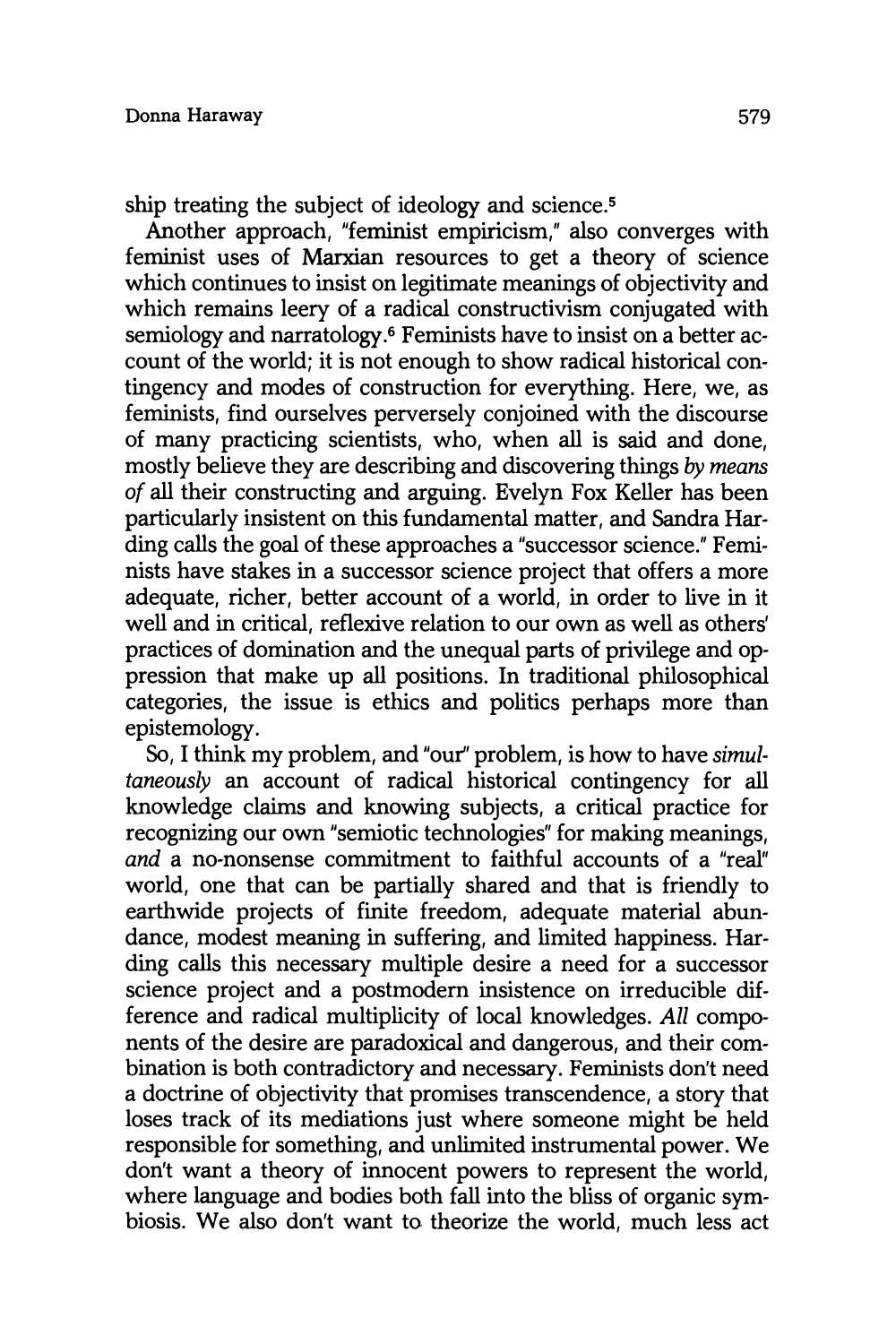**within it, in terms of Global Systems, but we do need an earthwide network of connections, including the ability partially to translate knowledges among very different-and power-differentiated - communities. We need the power of modern critical theories of how meanings and bodies get made, not in order to deny meanings and bodies, but in order to build meanings and bodies that have a chance for life.** 

**Natural, social, and human sciences have always been implicated in hopes like these. Science has been about a search for translation, convertibility, mobility of meanings, and universalitywhich I call reductionism only when one language (guess whose?) must be enforced as the standard for all the translations and conversions. What money does in the exchange orders of capitalism, reductionism does in the powerful mental orders of global sciences. There is, finally, only one equation. That is the deadly fantasy that feminists and others have identified in some versions of objectivity, those in the service of hierarchical and positivist orderings of what can count as knowledge. That is one of the reasons the debates about objectivity matter, metaphorically and otherwise. Immortality and omnipotence are not our goals. But we could use some enforceable, reliable accounts of things not reducible to power moves and agonistic, high-status games of rhetoric or to scientistic, positivist arrogance. This point applies whether we are talking about genes, social classes, elementary particles, genders, races, or texts; the point applies to the exact, natural, social, and human sciences, despite the slippery ambiguities of the words "objectivity" and "science" as we slide around the discursive terrain. In our efforts to climb the greased pole leading to a usable doctrine of objectivity, I and most other feminists in the objectivity debates have alternatively, or even simultaneously, held on to both ends of the dichotomy, a dichotomy which Harding describes in terms of successor science projects versus postmodernist accounts of difference and which I have sketched in this essay as radical constructivism versus feminist critical empiricism. It is, of course, hard to climb when you are holding on to both ends of a pole, simultaneously or alternatively. It is, therefore, time to switch metaphors.**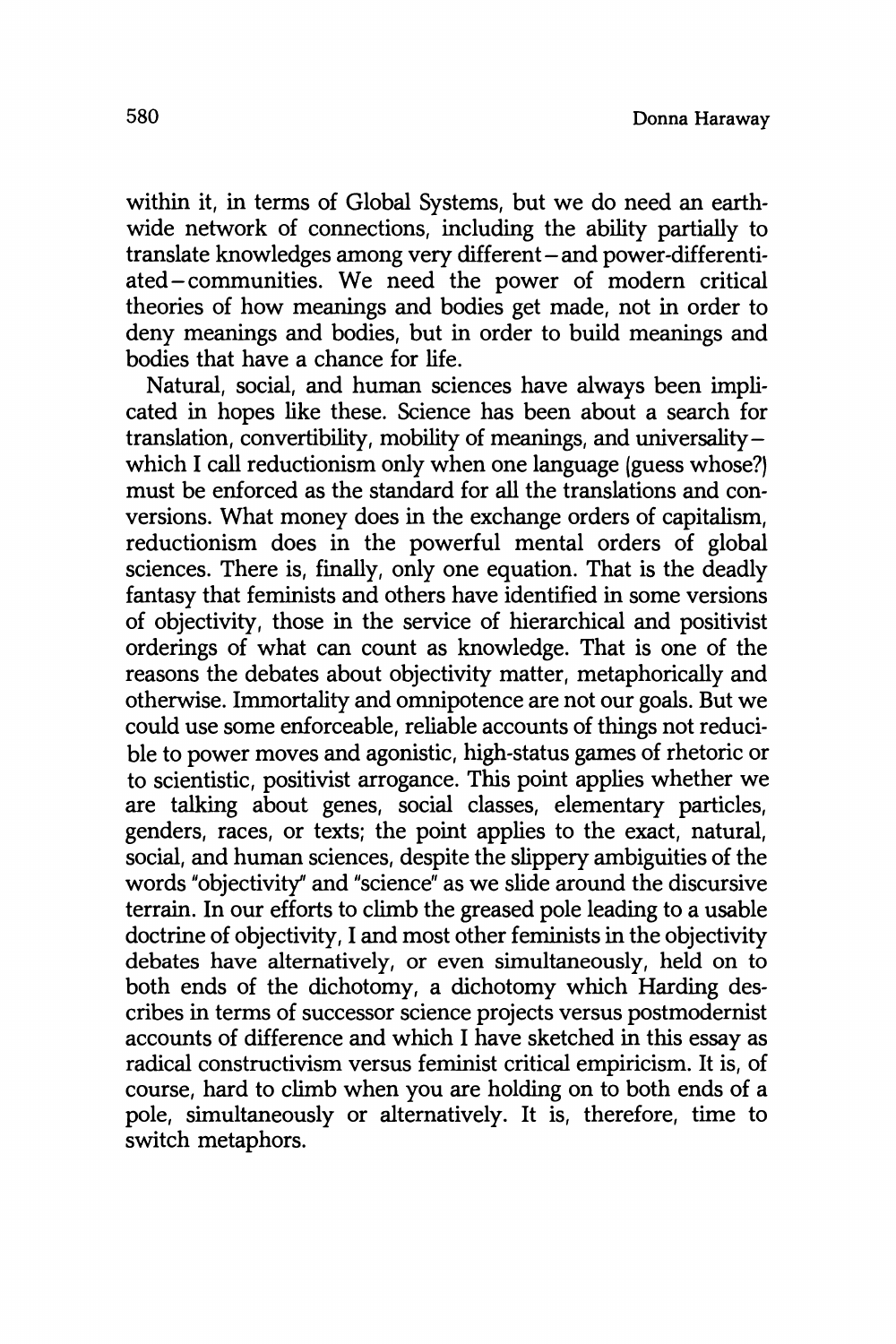### **THE PERSISTENCE OF VISION**

**I would like to proceed by placing metaphorical reliance on a much maligned sensory system in feminist discourse: vision.7 Vision can be good for avoiding binary oppositions. I would like to insist on the embodied nature of all vision and so reclaim the sensory system that has been used to signify a leap out of the marked body and into a conquering gaze from nowhere. This is the gaze that mythically inscribes all the marked bodies, that makes the unmarked category claim the power to see and not be seen, to represent while escaping representation. This gaze signifies the unmarked positions of Man and White, one of the many nasty tones of the word "objectivity" to feminist ears in scientific and technological, late-industrial, militarized, racist, and male-dominant societies, that is, here, in the belly of the monster, in the United States in the late 1980s. I would like a doctrine of embodied objectivity that accommodates paradoxical and critical feminist science projects: Feminist objectivity means quite simply situated knowledges.** 

**The eyes have been used to signify a perverse capacity-honed to perfection in the history of science tied to militarism, capitalism, colonialism, and male supremacy-to distance the knowing subject from everybody and everything in the interests of unfettered power. The instruments of visualization in multinationalist, postmodernist culture have compounded these meanings of disembodiment. The visualizing technologies are without apparent limit. The eye of any ordinary primate like us can be endlessly enhanced by sonography systems, magnetic reasonance imaging, artificial intelligence-linked graphic manipulation systems, scanning electron microscopes, computed tomography scanners, color-enhancement techniques, satellite surveillance systems, home and office video display terminals, cameras for every purpose from filming the mucous membrane lining the gut cavity of a marine worm living in the vent gases on a fault between continental plates to mapping a planetary hemisphere elsewhere in the solar system. Vision in this technological feast becomes unregulated gluttony; all seems not just mythically about the god trick of seeing everything from nowhere, but to have put the myth into ordinary practice. And like the god trick, this eye fucks the world to make techno-monsters. Zoe Sofoulis calls this the cannibaleye of masculinist extra-terrestrial projects for excremental second birthing.**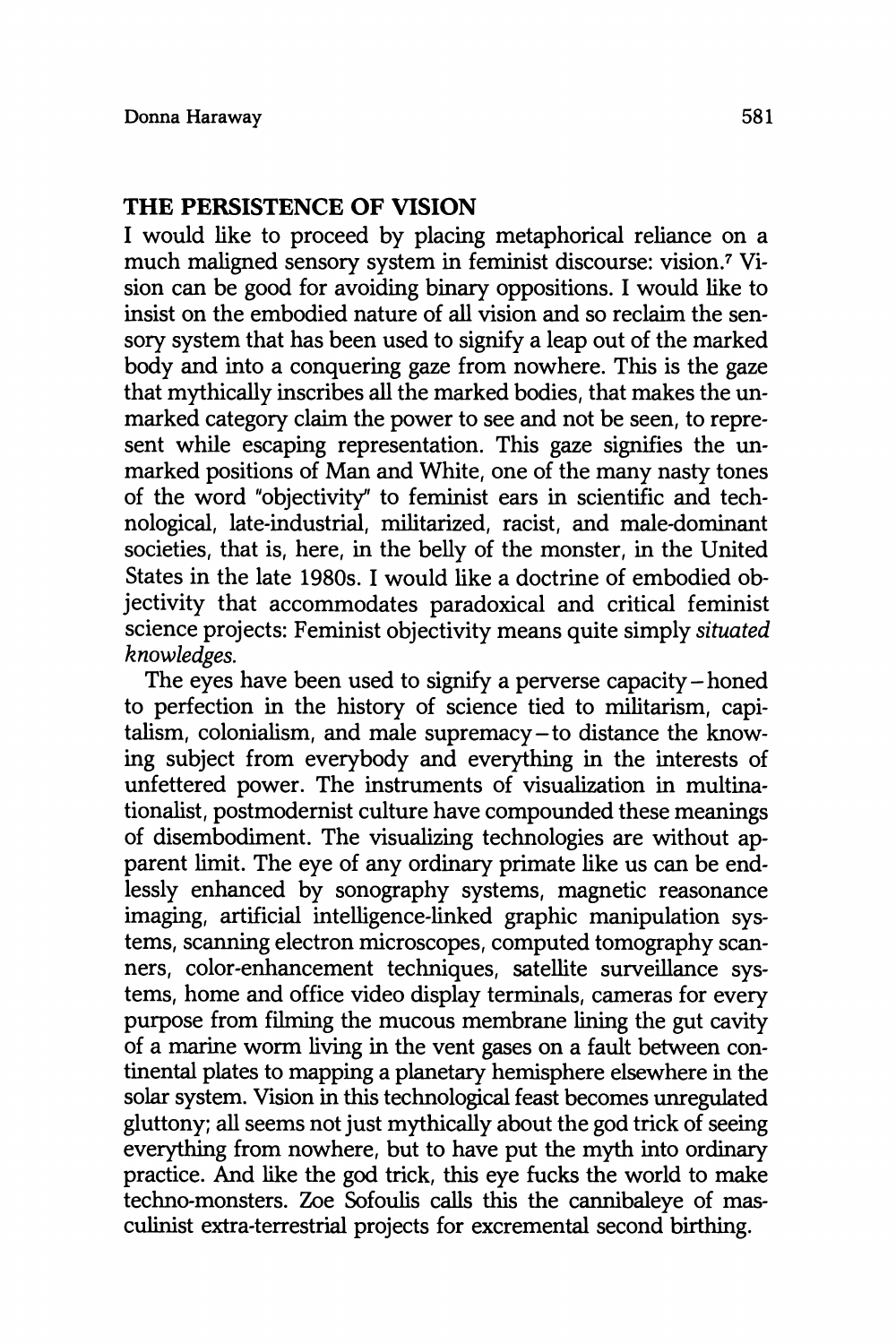**A tribute to this ideology of direct, devouring, generative, and unrestricted vision, whose technological mediations are simultaneously celebrated and presented as utterly transparent, can be found in the volume celebrating the 100th anniversary of the National Geographic Society. The volume closes its survey of the magazine's quest literature, effected through its amazing photography, with two juxtaposed chapters. The first is on "Space," introduced by the epigraph, "The choice is the universe-or nothing."8 This chapter recounts the exploits of the space race and displays the color-enhanced "snapshots" of the outer planets reassembled from digitalized signals transmitted across vast space to let the viewer "experience" the moment of discovery in immediate vision of the "object."9 These fabulous objects come to us simultaneously as indubitable recordings of what is simply there and as heroic feats of technoscientific production. The next chapter, is the twin of outer space: "Inner Space," introduced by the epigraph, "The stuff of stars has come alive."10 Here, the reader is brought into the realm of the infinitesimal, objectified by means of radiation outside the wave lengths that are "normally" perceived by hominid primates, that is, the beams of lasers and scanning electron microscopes, whose signals are processed into the wonderful fullcolor snapshots of defending T cells and invading viruses.** 

**But, of course, that view of infinite vision is an illusion, a god trick. I would like to suggest how our insisting metaphorically on the particularity and embodiment of all vision (although not necessarily organic embodiment and including technological mediation), and not giving in to the tempting myths of vision as a route to disembodiment and second-birthing allows us to construct a usable, but not an innocent, doctrine of objectivity. I want a feminist writing of the body that metaphorically emphasizes vision again, because we need to reclaim that sense to find our way through all the visualizing tricks and powers of modem sciences and technologies that have transformed the objectivity debates. We need to learn in our bodies, endowed with primate color and stereoscopic vision, how to attach the objective to our theoretical and political scanners in order to name where we are and are not, in dimensions of mental and physical space we hardly know how to name. So, not so perversely, objectivity turns out to be about particular and specific embodiment and definitely not about the false vision promising transcendence of all limits and responsibili-**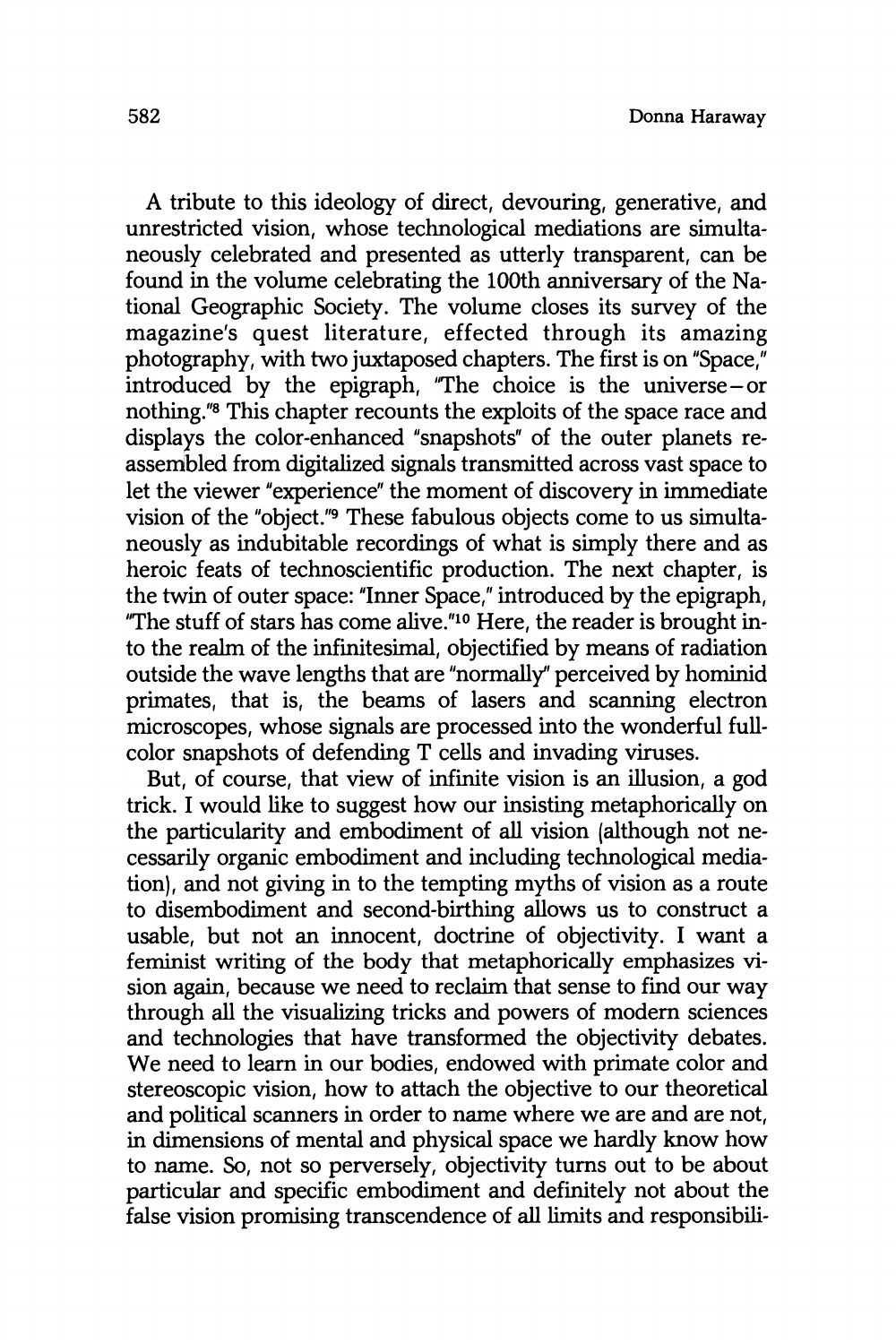**ty. The moral is simple: only partial perspective promises objective vision. All Western cultural narratives about objectivity are allegories of the ideologies governing the relations of what we call mind and body, distance and responsibility. Feminist objectivity is about limited location and situated knowledge, not about transcendence and splitting of subject and object. It allows us to become answerable for what we learn how to see.** 

**These are lessons that I learned in part walking with my dogs and wondering how the world looks without a fovea and very few retinal cells for color vision but with a huge neural processing and sensory area for smells. It is a lesson available from photographs of how the world looks to the compound eyes of an insect or even from the camera eye of a spy satellite or the digitally transmitted signals of space probe-perceived differences "near" Jupiter that have been transformed into coffee table color photographs. The "eyes" made available in modern technological sciences shatter any idea of passive vision; these prosthetic devices show us that all eyes, including our own organic ones, are active perceptual systems, building on translations and specific ways of seeing, that is, ways of life. There is no unmediated photograph or passive camera obscura in scientific accounts of bodies and machines; there are only highly specific visual possibilities, each with a wonderfully detailed, active, partial way of organizing worlds. All these pictures of the world should not be allegories of infinite mobility and interchangeability but of elaborate specificity and difference and the loving care people might take to learn how to see faithfully from another's point of view, even when the other is our own machine. That's not alienating distance; that's a possible allegory for feminist versions of objectivity. Understanding how these visual systems work, technically, socially, and psychically, ought to be a way of embodying feminist objectivity.** 

**Many currents in feminism attempt to theorize grounds for trusting especially the vantage points of the subjugated; there is good reason to believe vision is better from below the brilliant space platforms of the powerful." Building on that suspicion, this essay is an argument for situated and embodied knowledges and an argument against various forms of unlocatable, and so irresponsible, knowledge claims. Irresponsible means unable to be called into account. There is a premium on establishing the capacity to see from the peripheries and the depths. But here there also lies a**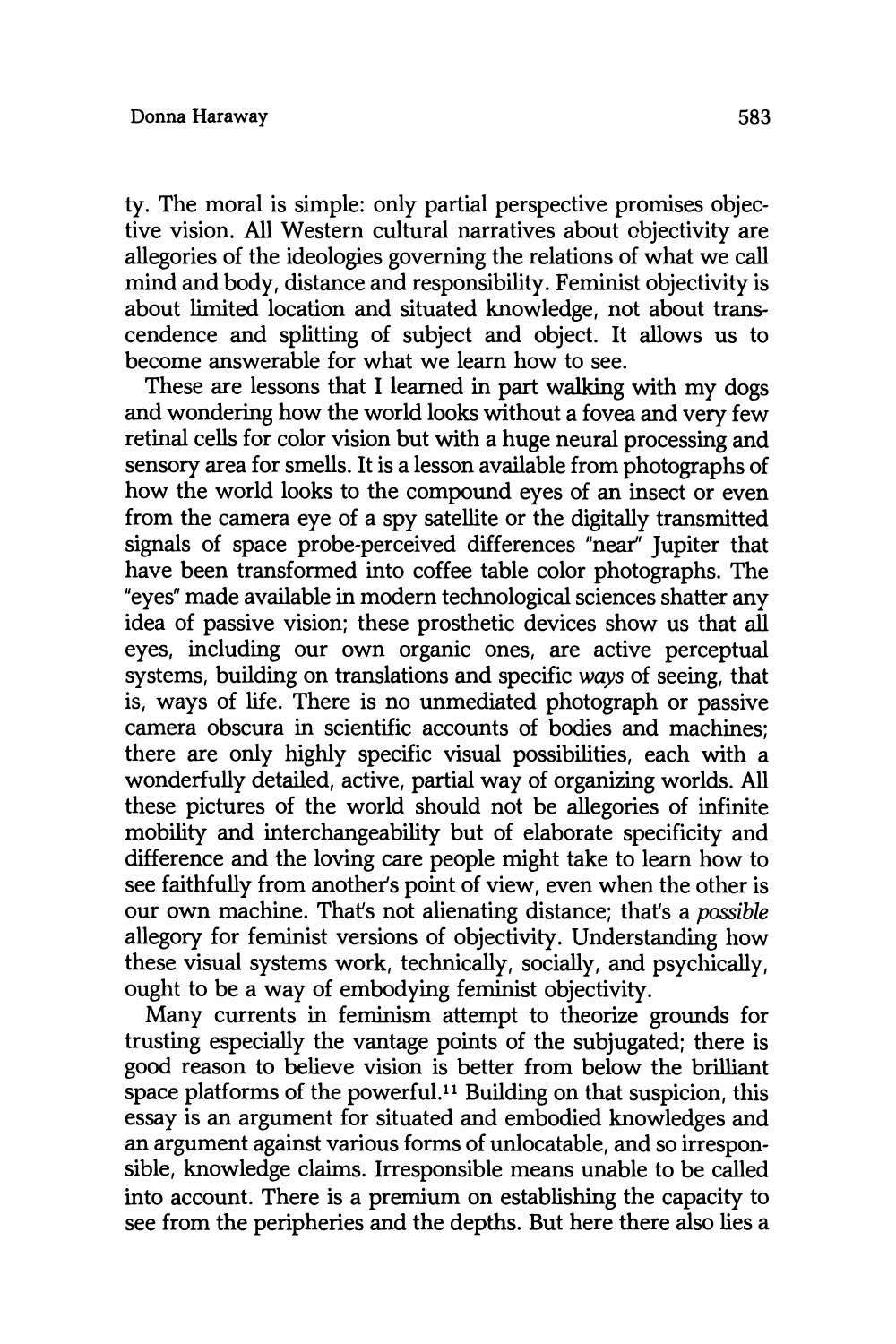**serious danger of romanticizing and/or appropriating the vision of the less powerful while claiming to see from their positions. To see from below is neither easily learned nor unproblematic, even if "we" "naturally" inhabit the great underground terrain of subjugated knowledges. The positionings of the subjugated are not exempt from critical reexamination, decoding, deconstruction, and interpretation; that is, from both semiological and hermeneutic modes of critical inquiry. The standpoints of the subjugated are not "innocent" positions. On the contrary, they are preferred because in principle they are least likely to allow denial of the critical and interpretive core of all knowledge. They are knowledgeable of modes of denial through repression, forgetting, and disappearing acts-ways of being nowhere while claiming to see comprehensively. The subjugated have a decent chance to be on to the god trick and all its dazzling-and, therefore, blinding-illuminations. "Subjugated" standpoints are preferred because they seem to promise more adequate, sustained, objective, transforming accounts of the world. But how to see from below is a problem requiring at least as much skill with bodies and language, with the mediations of vision, as the "highest' technoscientific visualizations.** 

**Such preferred positioning is as hostile to various forms of relativism as to the most explicitly totalizing versions of claims to scientific authority. But the alternative to relativism is not totalization and single vision, which is always finally the unmarked category whose power depends on systematic narrowing and obscuring. The alternative to relativism is partial, locatable, critical knowledges sustaining the possibility of webs of connections called solidarity in politics and shared conversations in epistemology. Relativism is a way of being nowhere while claiming to be everywhere equally. The "equality" of positioning is a denial of responsibility and critical inquiry. Relativism is the perfect mirror twin of totalization in the ideologies of objectivity; both deny the stakes in location, embodiment, and partial perspective; both make it impossible to see well. Relativism and totalization are both "god tricks" promising vision from everywhere and nowhere equally and fully, common myths in rhetorics surrounding Science. But it is precisely in the politics and epistemology of partial perspectives that the possibility of sustained, rational, objective inquiry rests.** 

**So, with many other feminists, I want to argue for a doctrine and**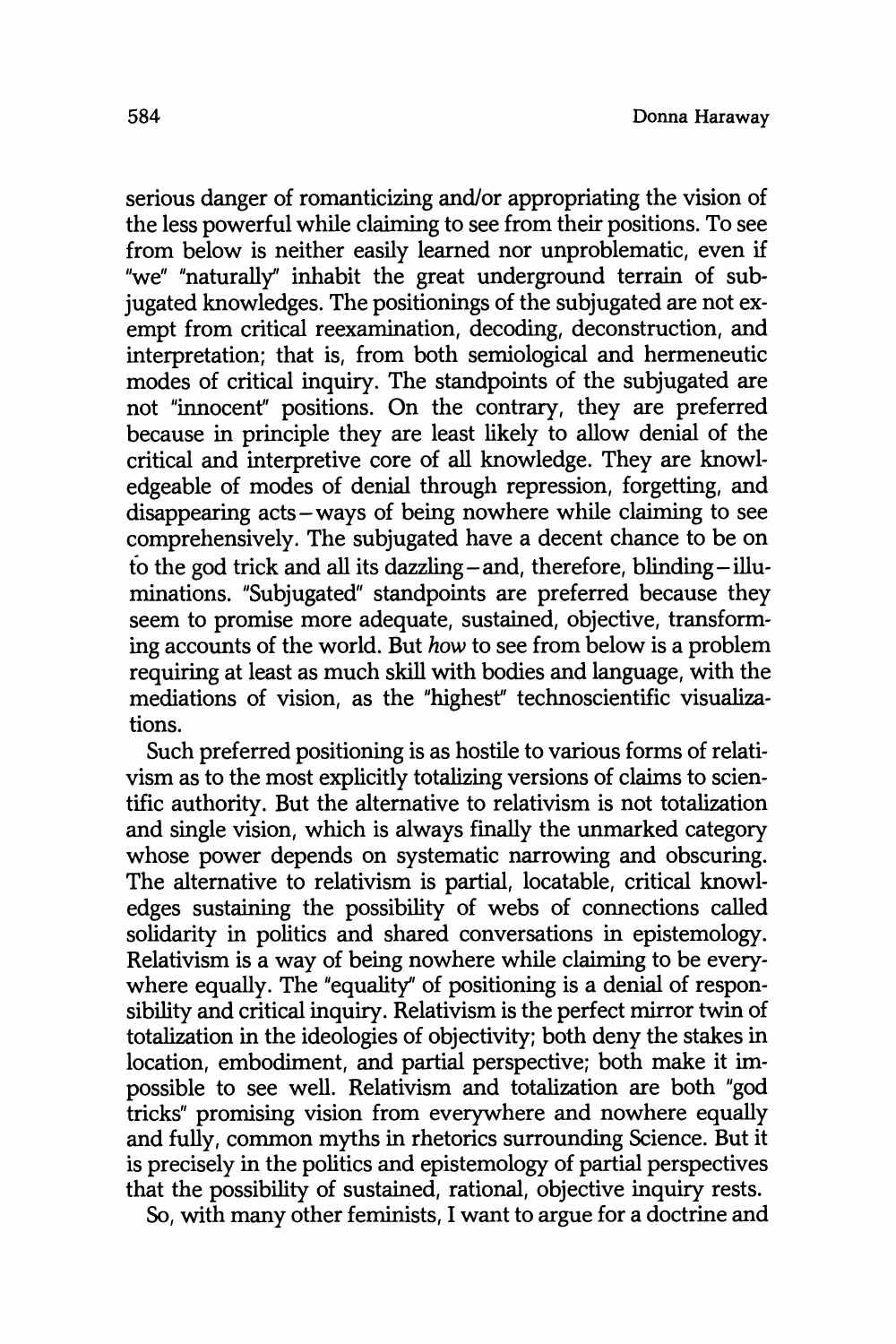**practice of objectivity that privileges contestation, deconstruction, passionate construction, webbed connections, and hope for transformation of systems of knowledge and ways of seeing. But not just any partial perspective will do; we must be hostile to easy relativisms and holisms built out of summing and subsuming parts. "Passionate detachment"12 requires more than acknowledged and self-critical partiality. We are also bound to seek perspective from those points of view, which can never be known in advance, that promise something quite extraordinary, that is, knowledge potent for constructing worlds less organized by axes of domination. From such a viewpoint, the unmarked category would really disappear-quite a difference from simply repeating a disappearing act. The imaginary and the rational-the visionary and objective vision - hover close together. I think Harding's plea for a successor science and for postmodern sensibilities must be read as an argument for the idea that the fantastic element of hope for transformative knowledge and the severe check and stimulus of sustained critical inquiry are jointly the ground of any believable claim to objectivity or rationality not riddled with breathtaking denials and repressions. It is even possible to read the record of scientific revolutions in terms of this feminist doctrine of rationality and objectivity. Science has been utopian and visionary from the start; that is one reason "we" need it.** 

**A commitment to mobile positioning and to passionate detachment is dependent on the impossibility of entertaining innocent "identity" politics and epistemologies as strategies for seeing from the standpoints of the subjugated in order to see well. One cannot "be" either a cell or molecule-or a woman, colonized person, laborer, and so on-if one intends to see and see from these positions critically. "Being" is much more problematic and contingent. Also, one cannot relocate in any possible vantage point without being accountable for that movement. Vision is always a question of the power to see-and perhaps of the violence implicit in our visualizing practices. With whose blood were my eyes crafted? These points also apply to testimony from the position of "oneself." We are not immediately present to ourselves. Self-knowledge requires a semiotic-material technology to link meanings and bodies. Self-identity is a bad visual system. Fusion is a bad strategy of positioning. The boys in the human sciences have called this doubt about self-presence the "death of the subject" defined as a single**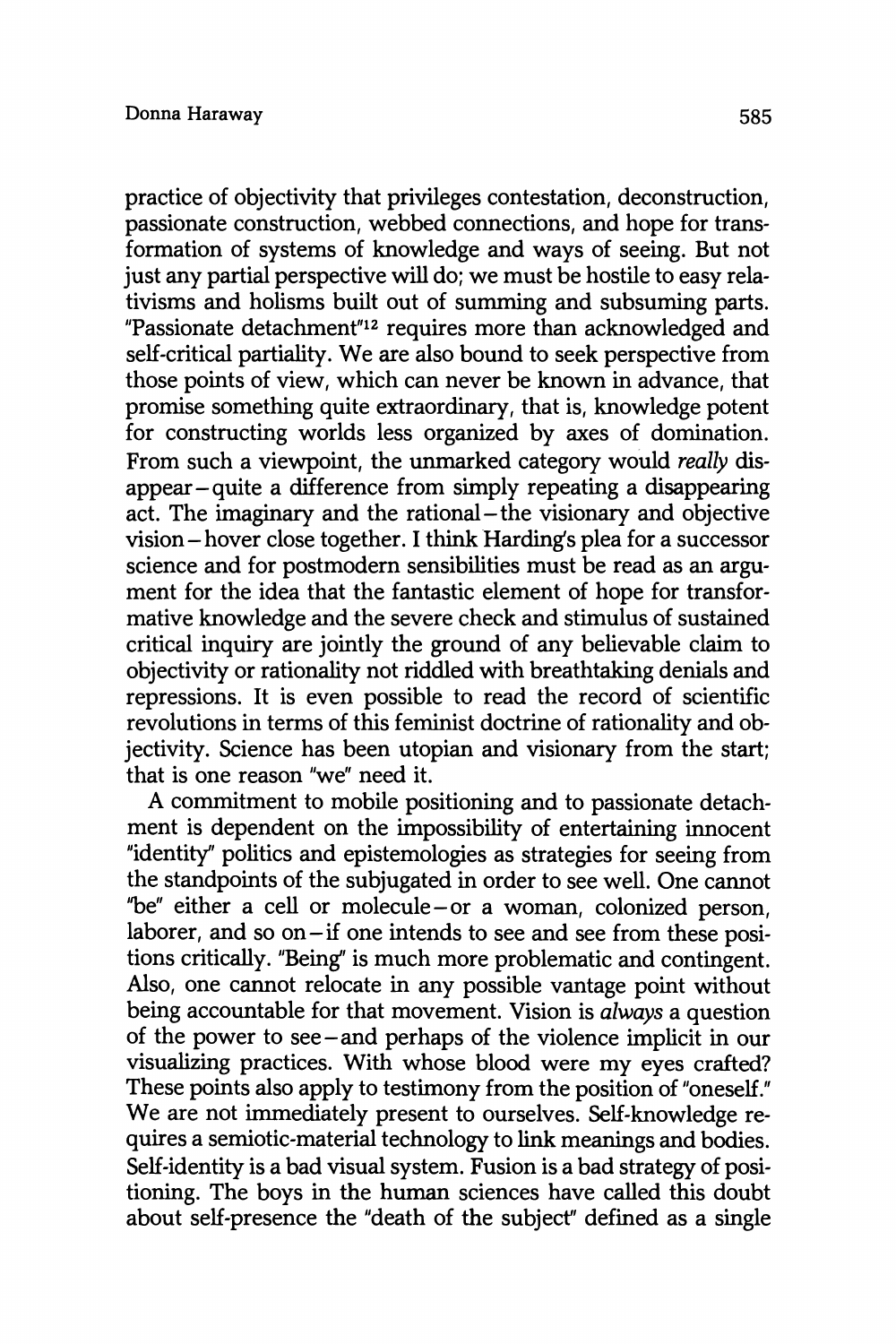**ordering point of will and consciousness. That judgment seems bizarre to me. I prefer to call this doubt the opening of nonisomorphic subjects, agents, and territories of stories unimaginable from the vantage point of the cyclopean, self-satiated eye of the master subject. The Western eye has fundamentally been a wandering eye, a traveling lens. These peregrinations have often been violent and insistent on having mirrors for a conquering self-but not always. Western feminists also inherit some skill in learning to participate in revisualizing worlds turned upside down in earth-transforming challenges to the views of the masters. All is not to be done from scratch.** 

**The split and contradictory self is the one who can interrogate positionings and be accountable, the one who can construct and join rational conversations and fantastic imaginings that change history.13 Splitting, not being, is the privileged image for feminist epistemologies of scientific knowledge. "Splitting" in this context should be about heterogeneous multiplicities that are simultaneously salient and incapable of being squashed into isomorphic slots or cumulative lists. This geometry pertains within and among subjects. Subjectivity is multidimensional; so, therefore, is vision. The knowing self is partial in all its guises, never finished, whole, simply there and original; it is always constructed and stitched together imperfectly, and therefore able to join with another, to see together without claiming to be another. Here is the promise of objectivity: a scientific knower seeks the subject position, not of identity, but of objectivity, that is, partial connection. There is no way to "be" simultaneously in all, or wholly in any, of the privileged (i.e., subjugated) positions structured by gender, race, nation, and class. And that is a short list of critical positions. The search for such a "full" and total position is the search for the fetishized perfect subject of oppositional history, sometimes appearing in feminist theory as the essentialized Third World Woman.14 Subjugation is not grounds for an ontology; it might be a visual clue. Vision requires instruments of vision; an optics is a politics of positioning. Instruments of vision mediate standpoints; there is no immediate vision from the standpoints of the subjugated. Identity, including self-identity, does not produce science; critical positioning does, that is, objectivity. Only those occupying the positions of the dominators are self-identical, unmarked, disembodied, unmediated, transcendent, born again. It is unfor-**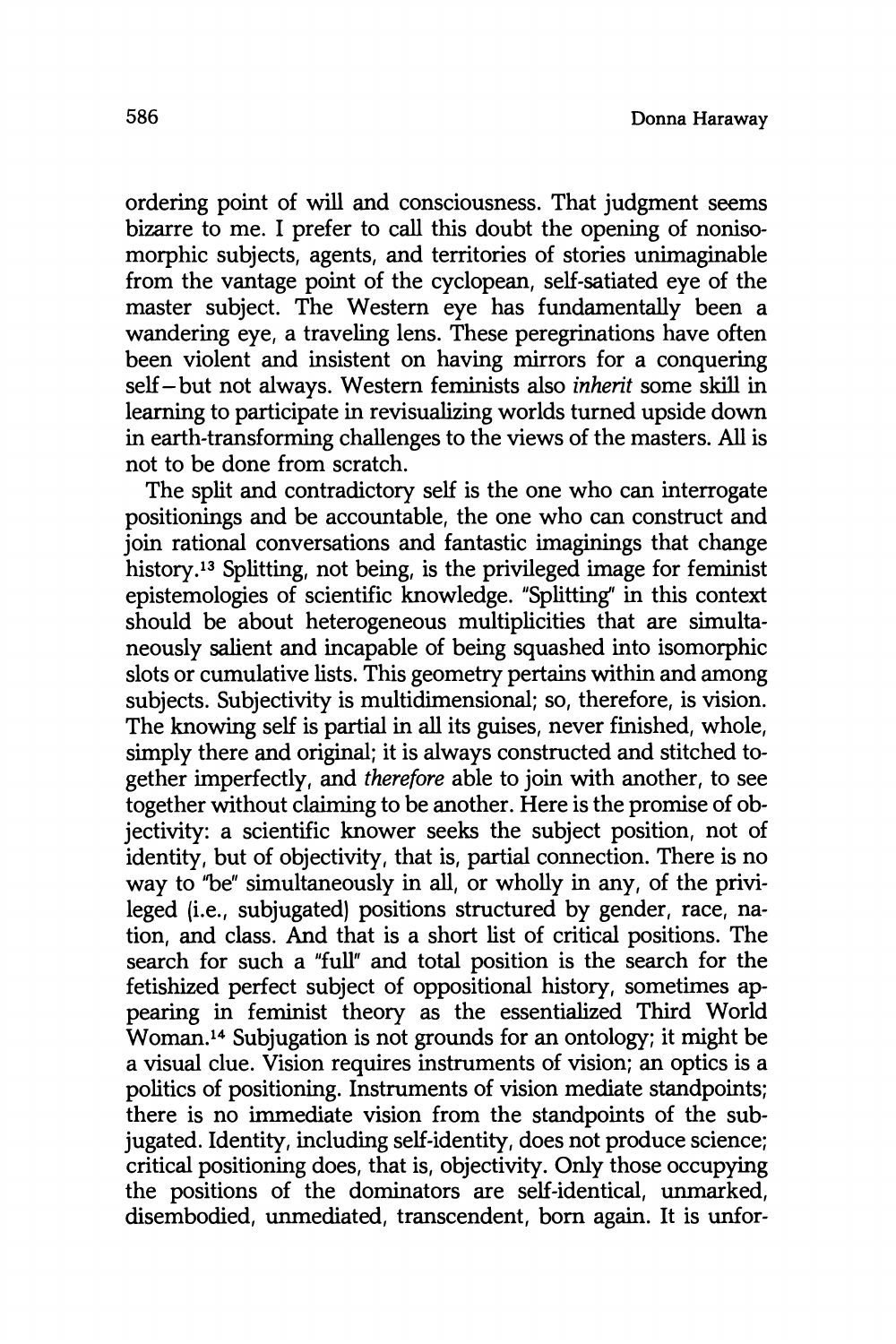**tunately possible for the subjugated to lust for and even scramble into that subject position-and then disappear from view. Knowledge from the point of view of the unmarked is truly fantastic, distorted, and irrational. The only position from which objectivity could not possibly be practiced and honored is the standpoint of the master, the Man, the One God, whose Eye produces, appropriates, and orders all difference. No one ever accused the God of monotheism of objectivity, only of indifference. The god trick is self-identical, and we have mistaken that for creativity and knowledge, omniscience even.** 

**Positioning is, therefore, the key practice in grounding knowledge organized around the imagery of vision, and much Western scientific and philosophic discourse is organized in this way. Positioning implies responsibility for our enabling practices. It follows that politics and ethics ground struggles for and contests over what may count as rational knowledge. That is, admitted or not, politics and ethics ground struggles over knowledge projects in the exact, natural, social, and human sciences. Otherwise, rationality is simply impossible, an optical illusion projected from nowhere comprehensively. Histories of science may be powerfully told as histories of the technologies. These technologies are ways of life, social orders, practices of visualization. Technologies are skilled practices. How to see? Where to see from? What limits to vision? What to see for? Whom to see with? Who gets to have more than one point of view? Who gets blinded? Who wears blinders? Who interprets the visual field? What other sensory powers do we wish to cultivate besides vision? Moral and political discourse should be the paradigm for rational discourse about the imagery and technologies of vision. Sandra Harding's claim, or observation, that movements of social revolution have most contributed to improvements in science might be read as a claim about the knowledge consequences of new technologies of positioning. But I wish Harding had spent more time remembering that social and scientific revolutions have not always been liberatory, even if they have always been visionary. Perhaps this point could be captured in another phrase: the science question in the military. Struggles over what will count as rational accounts of the world are struggles over how to see. The terms of vision: the science question in**  colonialism, the science question in exterminism,<sup>15</sup> the science **question in feminism.**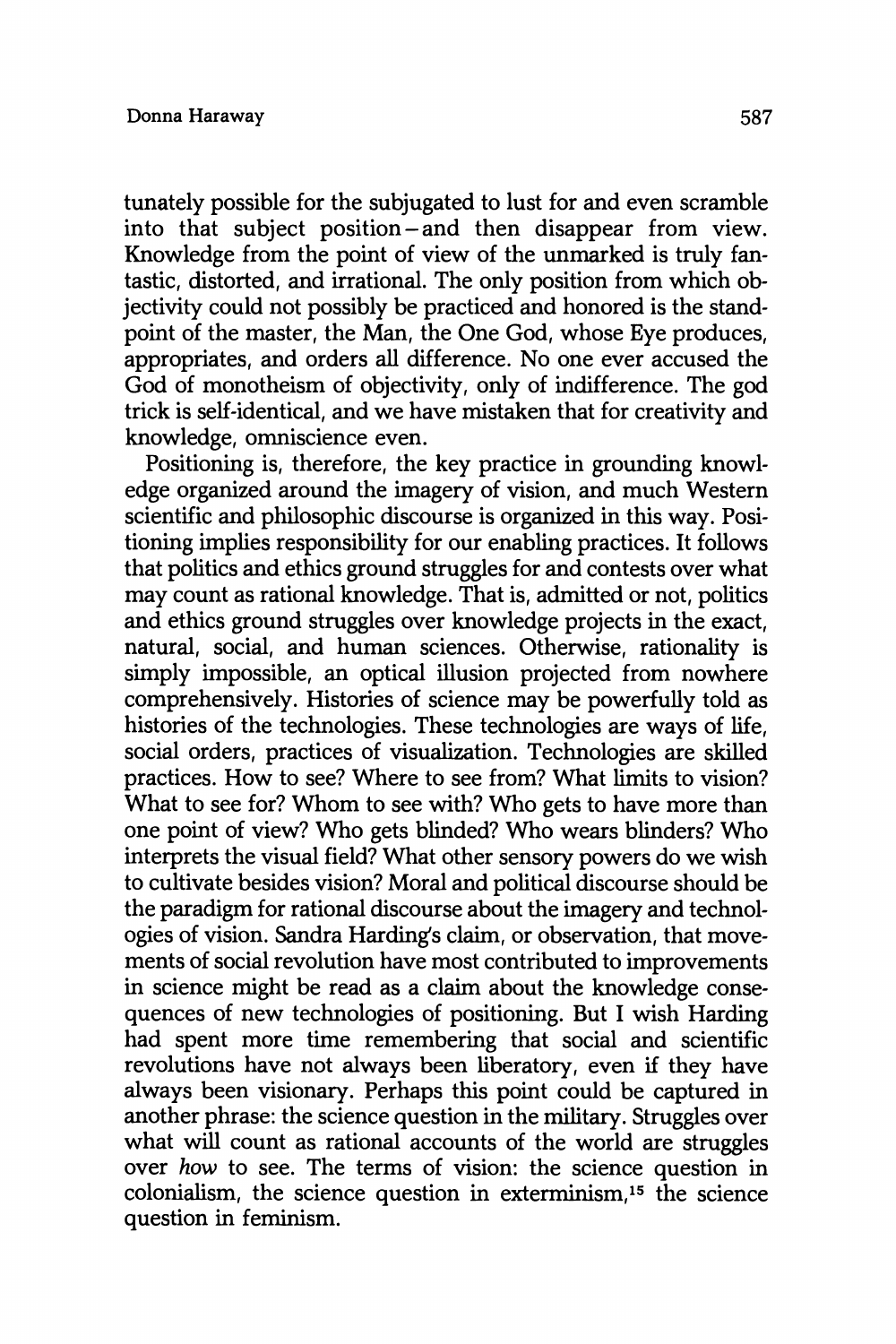**The issue in politically engaged attacks on various empiricisms, reductionisms, or other versions of scientific authority should not be relativism-but location. A dichotomous chart expressing this point might look like this:** 

| universal rationality | ethnophilosophies        |
|-----------------------|--------------------------|
| common language       | heteroglossia            |
| new organon           | deconstruction           |
| unified field theory  | oppositional positioning |
| world system          | local knowledges         |
| master theory         | webbed accounts          |

**But a dichotomous chart misrepresents in a critical way the positions of embodied objectivity that I am trying to sketch. The primary distortion is the illusion of symmetry in the chart's dichotomy, making any position appear, first, simply alternative and, second, mutually exclusive. A map of tensions and reasonances between the fixed ends of a charged dichotomy better represents the potent politics and epistemologies of embodied, therefore accountable, objectivity. For example, local knowledges have also to be in tension with the productive structurings that force**  unequal translations and exchanges – material and semiotic – with**in the webs of knowledge and power. Webs can have the property of being systematic, even of being centrally structured global systems with deep filaments and tenacious tendrils into time, space, and consciousness, which are the dimensions of world history. Feminist accountability requires a knowledge tuned to reasonance, not to dichotomy. Gender is a field of structured and structuring difference, in which the tones of extreme localization, of the intimately personal and individualized body, vibrate in the same field with global high-tension emissions. Feminist embodiment, then, is not about fixed location in a reified body, female or otherwise, but about nodes in fields, inflections in orientations, and responsibility for difference in material-semiotic fields of meaning. Embodiment is significant prosthesis; objectivity cannot be about fixed vision when what counts as an object is precisely what world history turns out to be about.** 

**How should one be positioned in order to see, in this situation of tensions, reasonances, transformations, resistances, and complicities? Here, primate vision is not immediately a very powerful metaphor or technology for feminist political-epistemological clari-**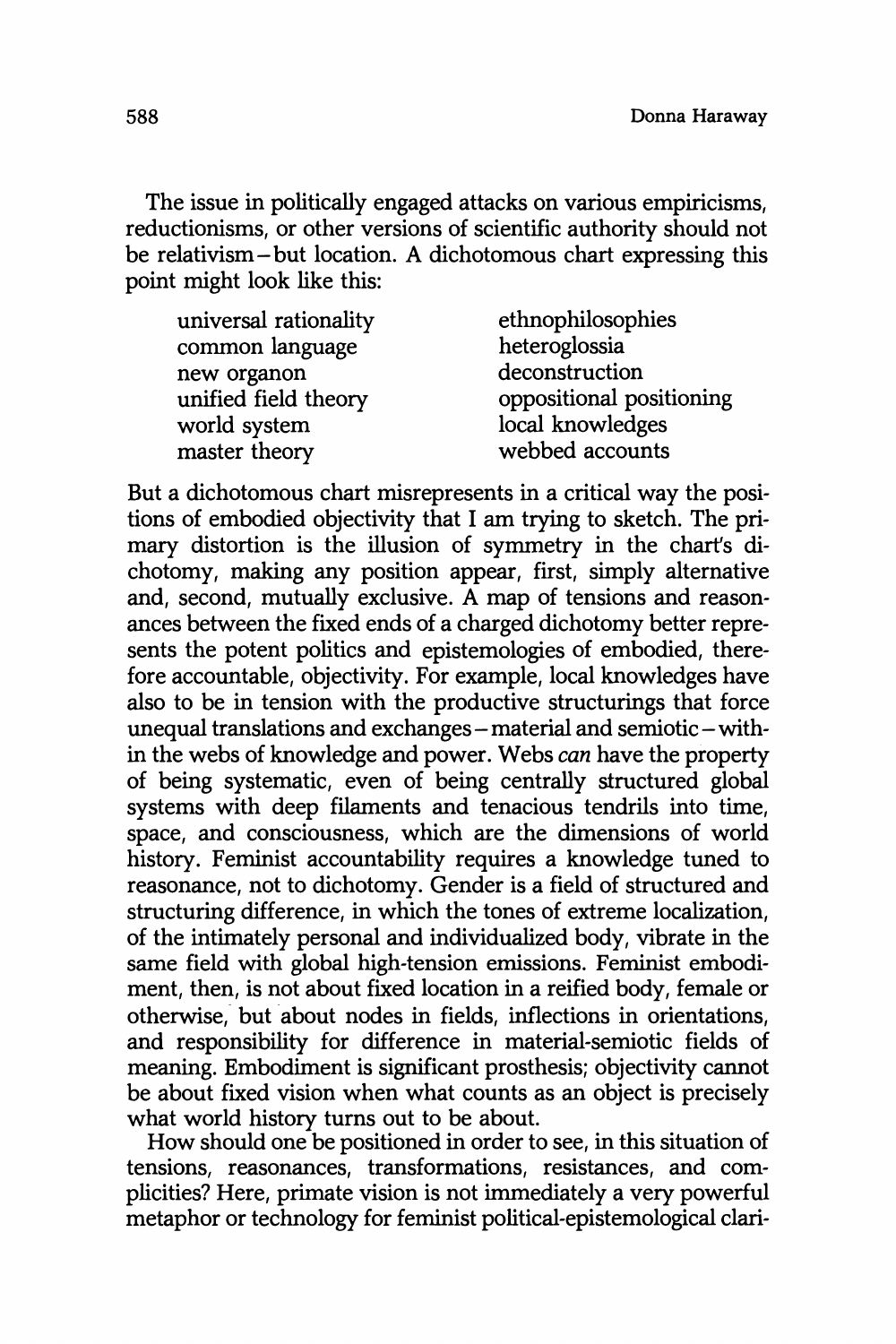**fication, because it seems to present to consciousness already processed and objectified fields; things seem already fixed and distanced. But the visual metaphor allows one to go beyond fixed appearances, which are only the end products. The metaphor invites us to investigate the varied apparatuses of visual production, including the prosthetic technologies interfaced with our biological eyes and brains. And here we find highly particular machineries for processing regions of the electromagnetic spectrum into our pictures of the world. It is in the intricacies of these visualization technologies in which we are embedded that we will find metaphors and means for understanding and intervening in the patterns of objectification in the world-that is, the patterns of reality for which we must be accountable. In these metaphors, we find means for appreciating simultaneously both the concrete, "real" aspect and the aspect of semiosis and production in what we call scientific knowledge.** 

**I am arguing for politics and epistemologies of location, positioning, and situating, where partiality and not universality is the condition of being heard to make rational knowledge claims. These are claims on people's lives. I am arguing for the view from a body, always a complex, contradictory, structuring, and structured body, versus the view from above, from nowhere, from simplicity. Only the god trick is forbidden. Here is a criterion for deciding the science question in militarism, that dream science/ technology of perfect language, perfect communication, final order.** 

**Feminism loves another science: the sciences and politics of interpretation, translation, stuttering, and the partly understood. Feminism is about the sciences of the multiple subject with (at least) double vision. Feminism is about a critical vision consequent upon a critical positioning in unhomogeneous gendered social space.16 Translation is always interpretive, critical, and partial. Here is a ground for conversation, rationality, and objectivity - which is power-sensitive, not pluralist, "conversation." It is not even the mythic cartoons of physics and mathematics - incorrectly caricatured in antiscience ideology as exact, hypersimple knowledges -that have come to represent the hostile other to feminist paradigmatic models of scientific knowledge, but the dreams of the perfectly known in high-technology, permanently militarized scientific productions and positionings, the god trick of a Star**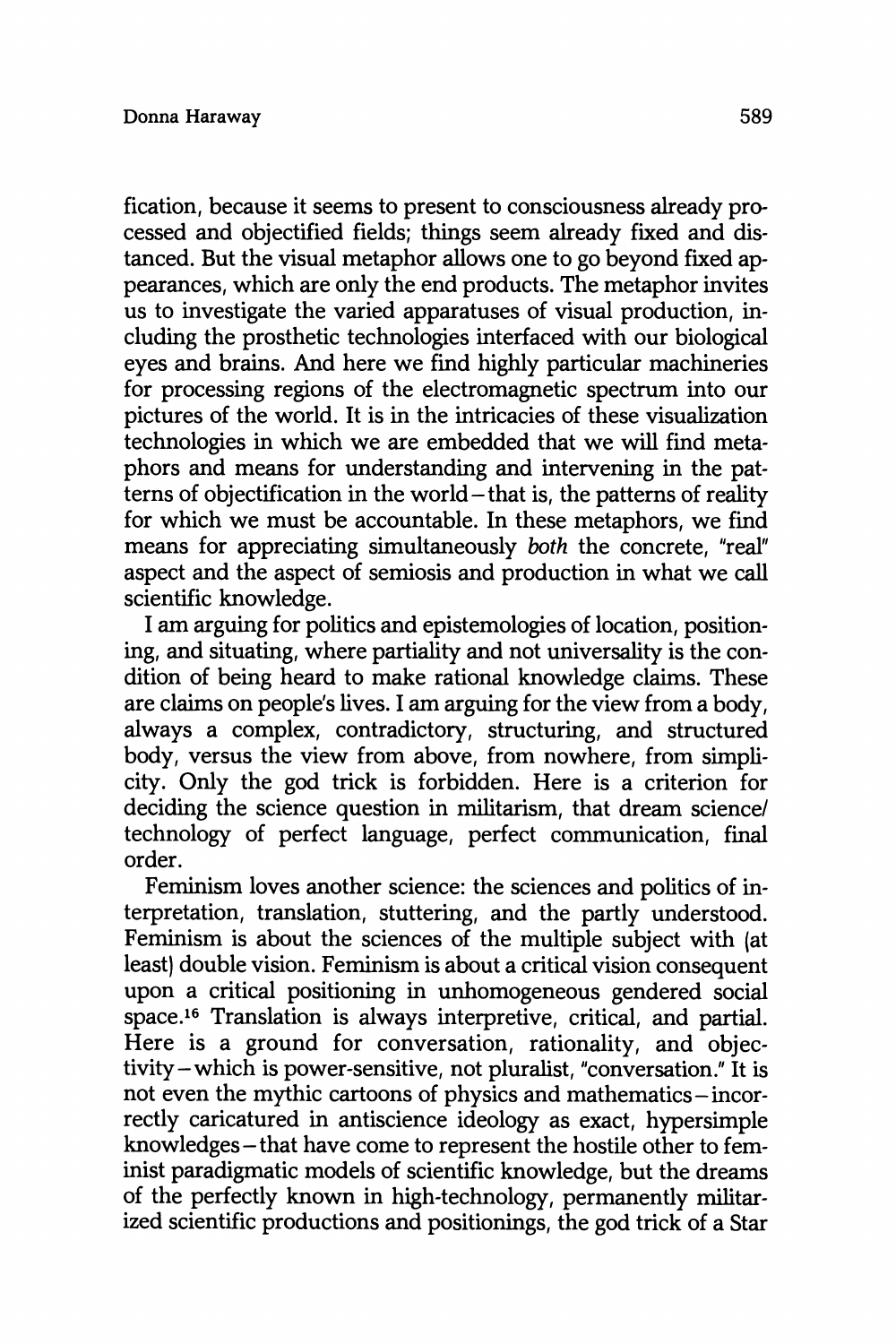**Wars paradigm of rational knowledge. So location is about vulnerability; location resists the politics of closure, finality, or to borrow from Althusser, feminist objectivity resists "simplification in the last instance." That is because feminist embodiment resists fixation and is insatiably curious about the webs of differential positioning. There is no single feminist standpoint because our maps require too many dimensions for that metaphor to ground our visions. But the feminist standpoint theorists' goal of an epistemology and politics of engaged, accountable positioning remains eminently potent. The goal is better accounts of the world, that is, "science."** 

**Above all, rational knowledge does not pretend to disengagement: to be from everywhere and so nowhere, to be free from interpretation, from being represented, to by fully self-contained or fully formalizable. Rational knowledge is a process of ongoing critical interpretation among "fields" of interpreters and decoders. Ra**tional knowledge is power-sensitive conversation.<sup>17</sup> Decoding and **transcoding plus translation and criticism; all are necessary. So science becomes the paradigmatic model, not of closure, but of that which is contestable and contested. Science becomes the myth, not of what escapes human agency and responsibility in a realm above the fray, but, rather, of accountability and responsibility for translations and solidarities linking the cacophonous visions and visionary voices that characterize the knowledges of the subjugated. A splitting of senses, a confusion of voice and sight, rather than clear and distinct ideas, becomes the metaphor for the ground of the rational. We seek not the knowledges ruled by phallogocentrism (nostalgia for the presence of the one true Word) and disembodied vision. We seek those ruled by partial sight and limited voice-not partiality for its own sake but, rather, for the sake of the connections and unexpected openings situated knowledges make possible. Situated knowledges are about communities, not about isolated individuals. The only way to find a larger vision is to be somewhere in particular. The science question in feminism is about objectivity as positioned rationality. Its images are not the products of escape and transcendence of limits (the view from above) but the joining of partial views and halting voices into a collective subject position that promises a vision of the means of ongoing finite embodiment, of living within limits and contradictions-of views from somewhere.**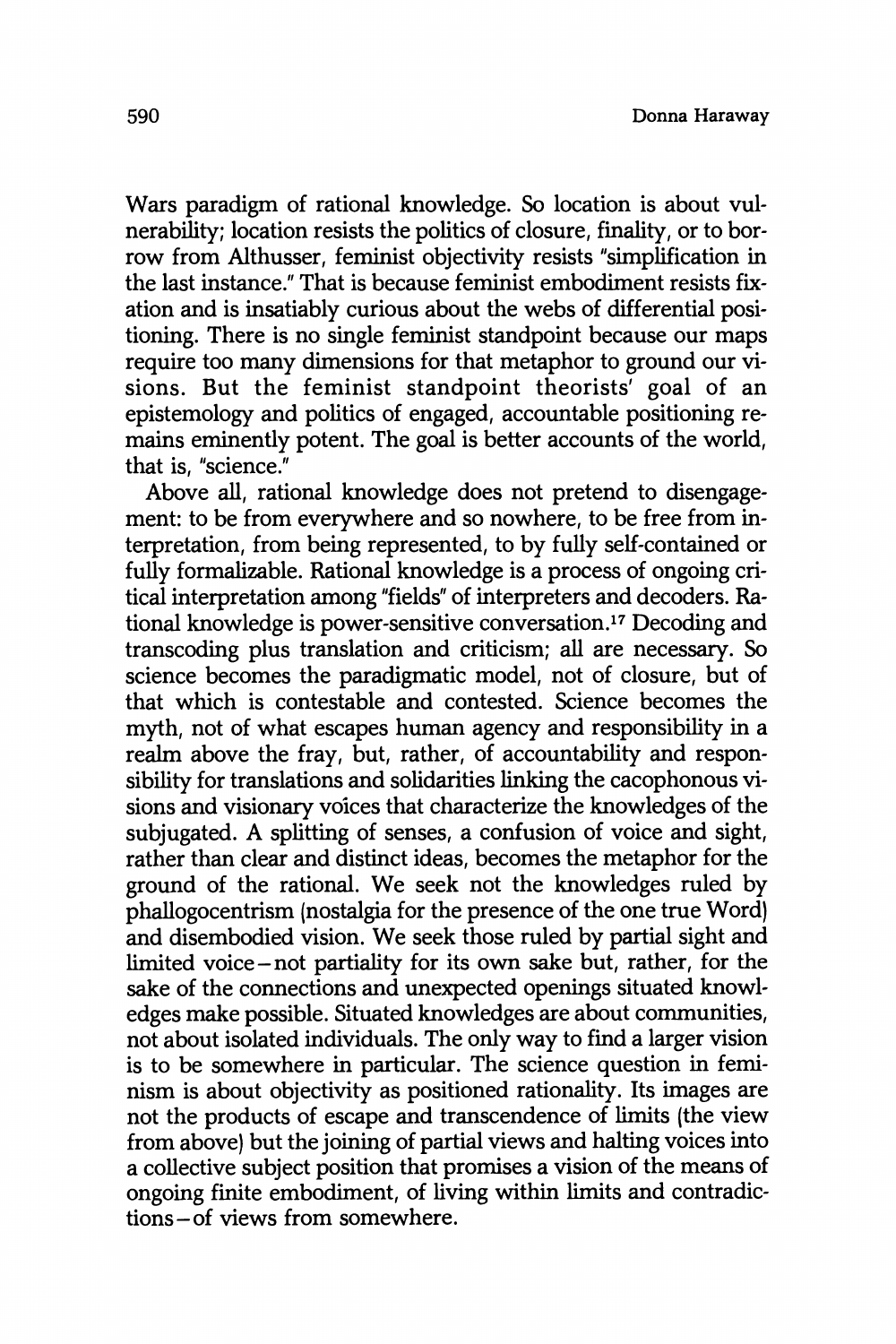## **OBJECTS AS ACTORS: THE APPARATUS OF BODILY PRODUCTION**

**Throughout this reflection on "objectivity," I have refused to resolve the ambiguities built into referring to science without differentiating its extraordinary range of contexts. Through the insistent ambiguity, I have foregrounded a field of commonalities binding exact, physical, natural, social, political, biological, and human sciences; and I have tied this whole heterogeneous field of academically (and industrially, e.g., in publishing, the weapons trade, and pharmaceuticals) institutionalized knowledge production to a meaning of science that insists on its potency in ideological struggles. But, partly in order to give play to both the specificities and the highly permeable boundaries of meanings in discourse on science, I would like to suggest a resolution to one ambiguity. Throughout the field of meanings constituting science, one of the commonalities concerns the status of any object of knowledge and of related claims about the faithfulness of our accounts to a "real world," no matter how mediated for us and no matter how complex and contradictory these worlds may be. Feminists, and others who have been most active as critics of the sciences and their claims or associated ideologies, have shied away from doctrines of scientific objectivity in part because of the suspicion that an "object" of knowledge is a passive and inert thing. Accounts of such objects can seem to be either appropriations of a fixed and determined world reduced to resource for instrumentalist projects of destructive Western societies, or they can be seen as masks for interests, usually dominating interests.** 

**For example, "sex" as an object of biological knowledge appears regularly in the guise of biological determinism, threatening the fragile space for social constructionism and critical theory, with their attendant possibilities for active and transformative intervention, which were called into being by feminist concepts of gender as socially, historically, and semiotically positioned difference. And yet, to lose authoritative biological accounts of sex, which set up productive tensions with gender, seems to be to lose too much;**  Western tradition but also the body itself as anything but a blank **page for social inscriptions, including those of biological discourse. The same problem of loss attends the radical "reduction" of the objects of physics or of any other science to the ephemera of dis-**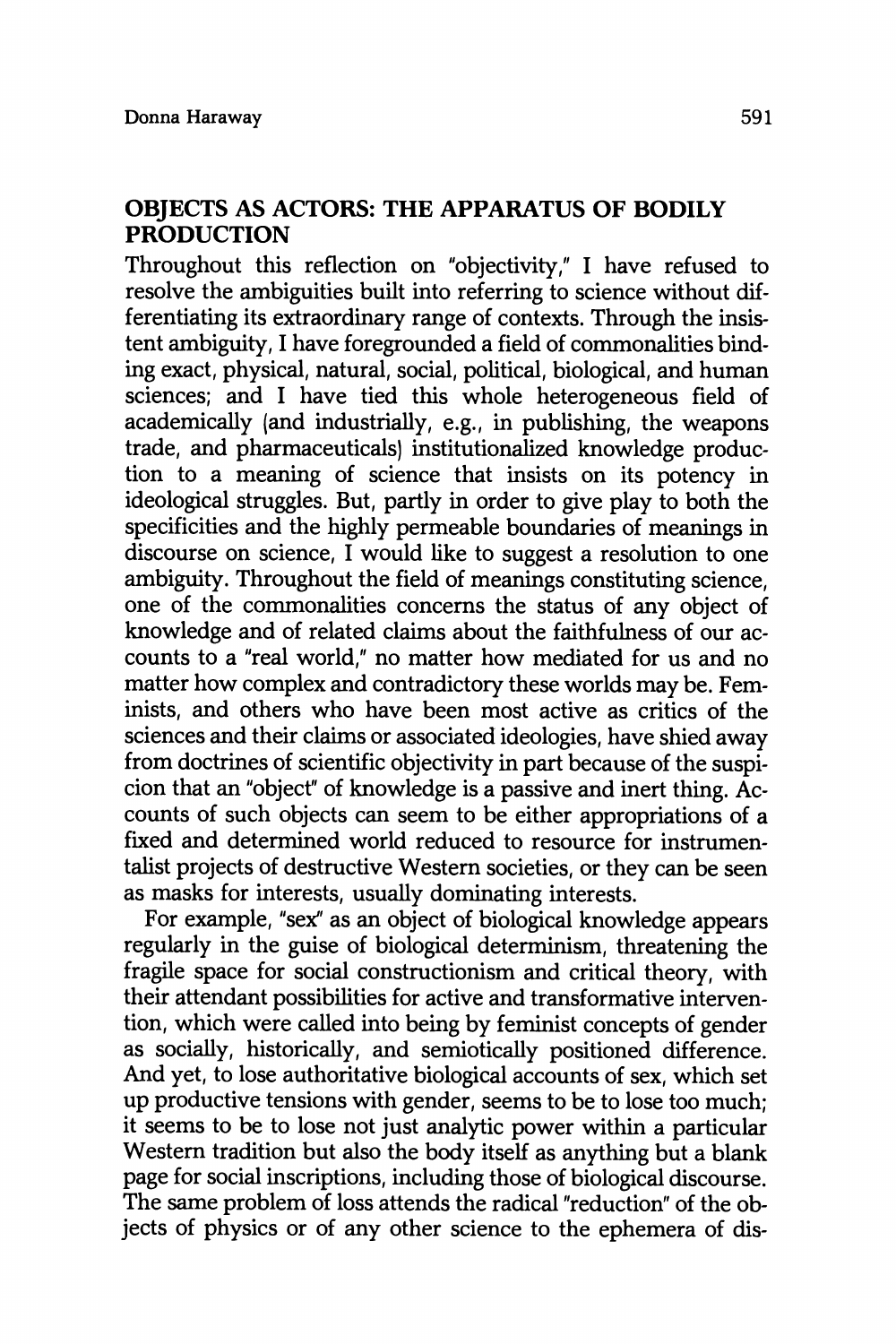**cursive production and social construction.'8** 

**But the difficulty and loss are not necessary. They derive partly from the analytic tradition, deeply indebted to Aristotle and to the transformative history of "White Capitalist Patriarchy" (how may we name this scandalous Thing?) that turns everything into a resource for appropriation, in which an object of knowledge is finally itself only matter for the seminal power, the act, of the knower. Here, the object both guarantees and refreshes the power of the knower, but any status as agent in the productions of knowledge**  must be denied the object. It – the world – must, in short, be objec**tified as a thing, not as an agent; it must be matter for the selfformation of the only social being in the productions of knowledge, the human knower. Zoe Sofoulis19 identified the structure of this mode of knowing in technoscience as "resourcing" - as the second birthing of Man through the homogenizing of all the world's body into resource for his perverse projects. Nature is only the raw material of culture, appropriated, preserved, enslaved, exalted, or otherwise made flexible for disposal by culture in the logic of capitalist colonialism. Similarly, sex is only matter to the act of gender; the productionist logic seems inescapable in traditions of Western binary oppositions. This analytical and historical narrative logic accounts for my nervousness about the sex/gender distinction in the recent history of feminist theory. Sex is "resourced" for its representation as gender, which "we" can control. It has seemed all but impossible to avoid the trap of an appropriationist logic of domination built into the nature/culture opposition and its generative lineage, including the sex/gender distinction.** 

**It seems clear that feminist accounts of objectivity and embodiment-that is, of a world-of the kind sketched in this essay require a deceptively simple maneuver within inherited Western analytical traditions, a maneuver begun in dialectics but stopping short of the needed revisions. Situated knowledges require that the object of knowledge be pictured as an actor and agent, not as a screen or a ground or a resource, never finally as slave to the master that closes off the dialectic in his unique agency and his authorship of "objective" knowledge. The point is paradigmatically clear in critical approaches to the social and human sciences, where the agency of people studied itself transforms the entire project of producing social theory. Indeed, coming to terms with the agency of the "objects" studied is the only way to avoid gross**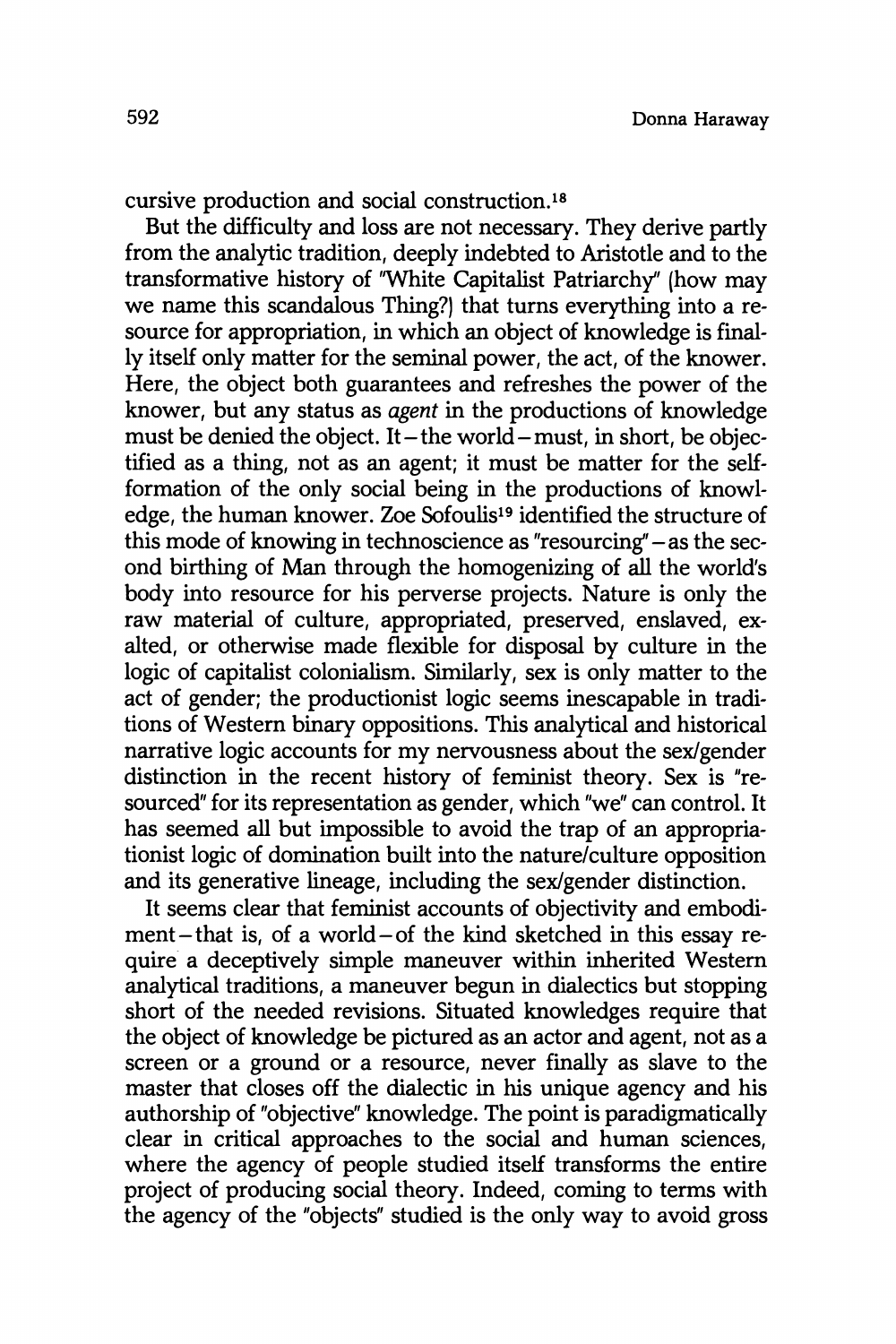**error and false knowledge of many kinds in these sciences. But the same point must apply to the other knowledge projects called sciences. A corollary of the insistence that ethics and politics covertly or overtly provide the bases for objectivity in the sciences as a heterogeneous whole, and not just in the social sciences, is granting the status of agent/actor to the "objects" of the world. Actors come in many and wonderful forms. Accounts of a "real" world do not, then, depend on a logic of "discovery" but on a power-charged social relation of "conversation." The world neither speaks itself nor disappears in favor of a master decoder. The codes of the world are not still, waiting only to be read. The world is not raw material for humanization; the thorough attacks on humanism, another branch of "death of the subject" discourse, have made this point quite clear. In some critical sense that is crudely hinted at by the clumsy category of the social or of agency, the world encountered in knowledge projects is an active entity. Insofar as a scientific account has been able to engage this dimension of the world as object of knowledge, faithful knowledge can be imagined and can make claims on us. But no particular doctrine of representation or decoding or discovery guarantees anything. The approach I am recommending is not a version of "realism," which has proved a rather poor way of engaging with the world's active agency.** 

**My simple, perhaps simple-minded, maneuver is obviously not new in Western philosophy, but it has a special feminist edge to it in relation to the science question in feminism and to the linked question of gender as situated difference and the question of female embodiment. Ecofeminists have perhaps been most insistent on some version of the world as active subject, not as resource to be mapped and appropriated in bourgeois, Marxist, or masculinist projects. Acknowledging the agency of the world in knowledge makes room for some unsettling possibilities, including a sense of the world's independent sense of humor. Such a sense of humor is not comfortable for humanists and others committed to the world as resource. There are, however, richly evocative figures to promote feminist visualizations of the world as witty agent. We need not lapse into appeals to a primal mother resisting her translation into resource. The Coyote or Trickster, as embodied in Southwest native American accounts, suggests the situation we are in when we give up mastery but keep searching for**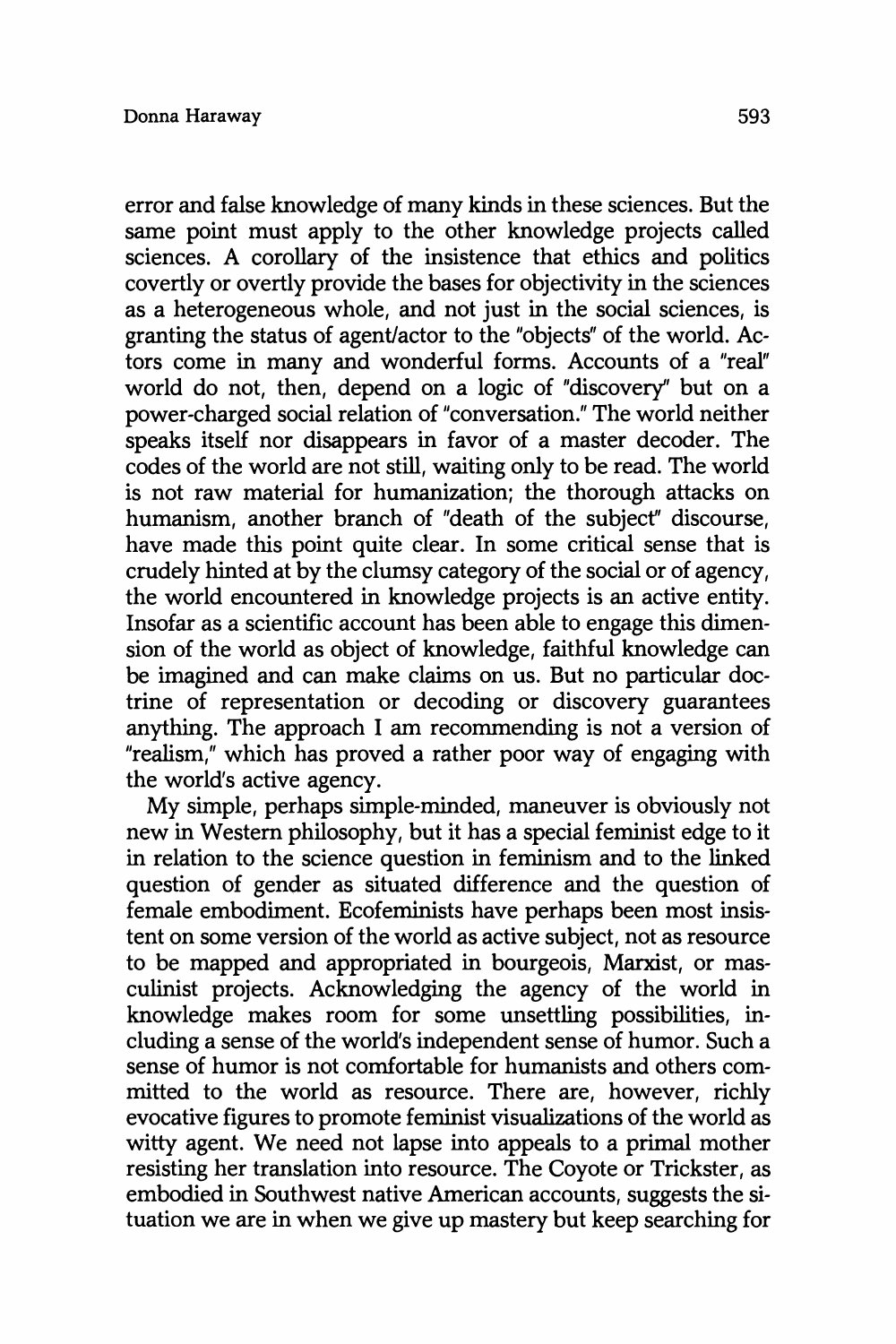**fidelity, knowing all the while that we will be hoodwinked. I think these are useful myths for scientists who might be our allies. Feminist objectivity makes room for surprises and ironies at the heart of all knowledge production; we are not in charge of the world. We just live here and try to strike up noninnocent conversations by means of our prosthetic devices, including our visualization technologies. No wonder science fiction has been such a rich writing practice in recent feminist theory. I like to see feminist theory as a reinvented coyote discourse obligated to its sources in many heterogeneous accounts of the world.** 

**Another rich feminist practice in science in the last couple of decades illustrates particularly well the "activation" of the previously passive categories of objects of knowledge. This activation permanently problematizes binary distinctions like sex and gender, without eliminating their strategic utility. I refer to the reconstructions in primatology (especially, but not only, in women's practice as primatologists, evolutionary biologists, and behavioral ecologists) of what may count as sex, especially as female sex, in scientific accounts.20 The body, the object of biological discourse, becomes a most engaging being. Claims of biological determinism can never be the same again. When female "sex"' has been so thoroughly retheorized and revisualized that it emerges as practically indistinguishable from "mind," something basic has happened to the categories of biology. The biological female peopling current biological behavioral accounts has almost no passive properties left. She is structuring and active in every respect; the "body" is an agent, not a resource. Difference is theorized biologically as situational, not intrinsic, at every level from gene to foraging pattern, thereby fundamentally changing the biological politics of the body. The relations between sex and gender need to be categorically reworked within these frames of knowledge. I would like to suggest that this trend in explanatory strategies in biology is an allegory for interventions faithful to projects of feminist objectivity. The point is not that these new pictures of the biological female are simply true or not open to contestation and conversation - quite the opposite. But these pictures foreground knowledge as situated conversation at every level of its articulation. The boundary between animal and human is one of the stakes in this allegory, as is the boundary between machine and organism.**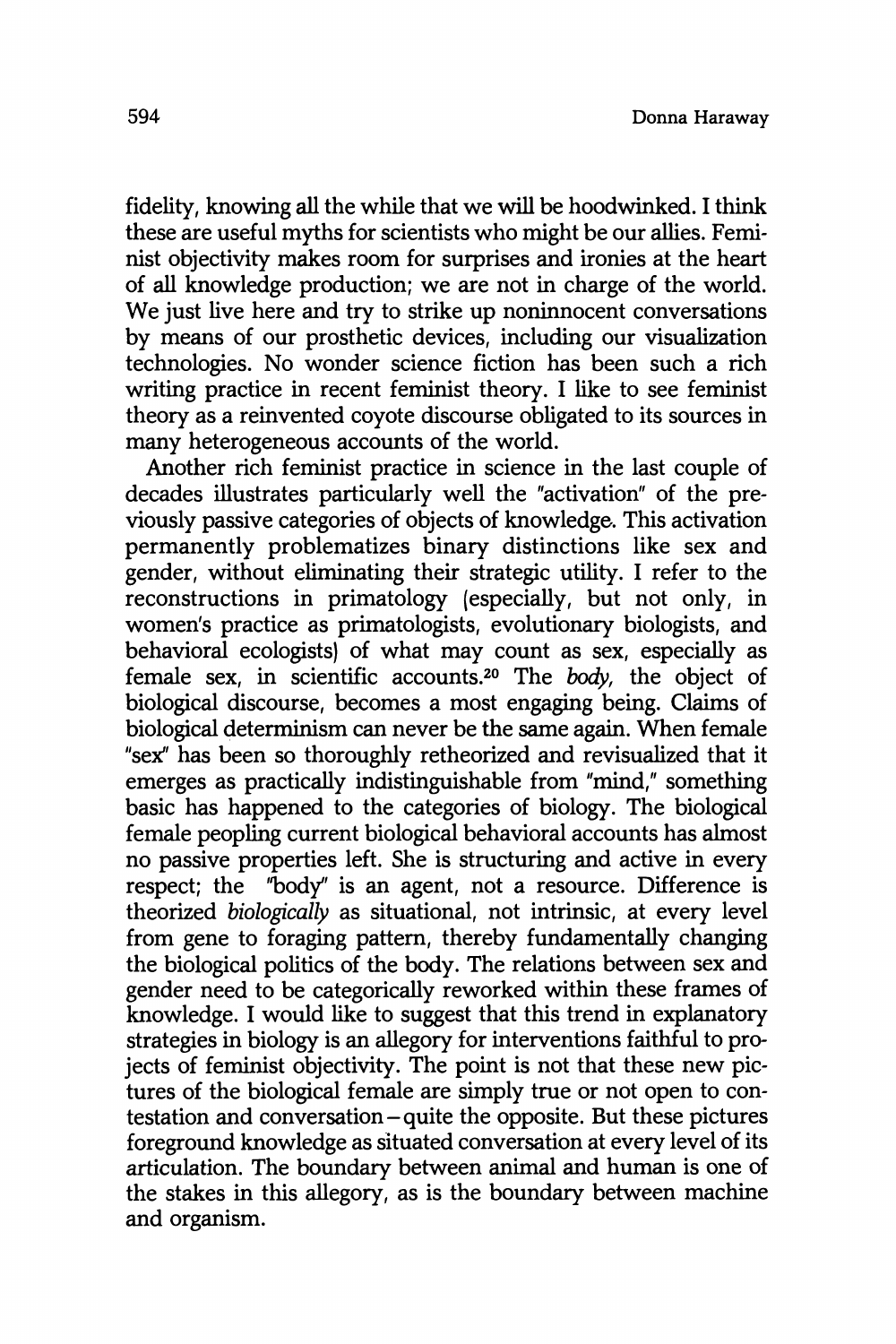**So I will close with a final category useful to a feminist theory of situated knowledges: the apparatus of bodily production. In her analysis of the production of the poem as an object of literary value, Katie King offers tools that clarify matters in the objectivity debates among feminists. King suggests the term "apparatus of literary production" to refer to the emergence of literature at the intersection of art, business, and technology. The apparatus of**  literary production is a matrix from which "literature" is born. **Focusing on the potent object of value called the "poem," King applies her analytic framework to the relation of women and writing technologies.21 I would like to adapt her work to understanding the generation-the actual production and reproduction-of bodies and other objects of value in scientific knowledge projects. At first glance, there is a limitation to using King's scheme inherent in the "facticity" of biological discourse that is absent from literary discourse and its knowledge claims. Are biological bodies "produced" or "generated" in the same strong sense as poems? From the early stirrings of Romanticism in the late eighteenth century, many poets and biologists have believed that poetry and organisms are siblings. Frankenstein may be read as a meditation on this proposition. I continue to believe in this potent proposition but in a postmodern and not a Romantic manner. I wish to translate the ideological dimensions of "facticity" and "the organic" into a cumbersome entity called a "material-semiotic actor." This unwieldy term is intended to portray the object of knowledge as an active, meaning-generating part of apparatus of bodily production, without ever implying the immediate presence of such objects or, what is the same thing, their final or unique determination of what can count as objective knowledge at a particular historical juncture. Like "poems," which are sites of literary production where language too is an actor independent of intentions and authors, bodies as objects of knowledge are material-semiotic generative nodes. Their boundaries materialize in social interaction. Boundaries are drawn by mapping practices; "objects" do not preexist as such. Objects are boundary projects. But boundaries shift from within; boundaries are very tricky. What boundaries provisionally** 

**contain remains generative, productive of meanings and bodies. Siting (sighting) boundaries is a risky practice. Objectivity is not about disengagement but about mutual and** 

**usually unequal structuring, about taking risks in a world where**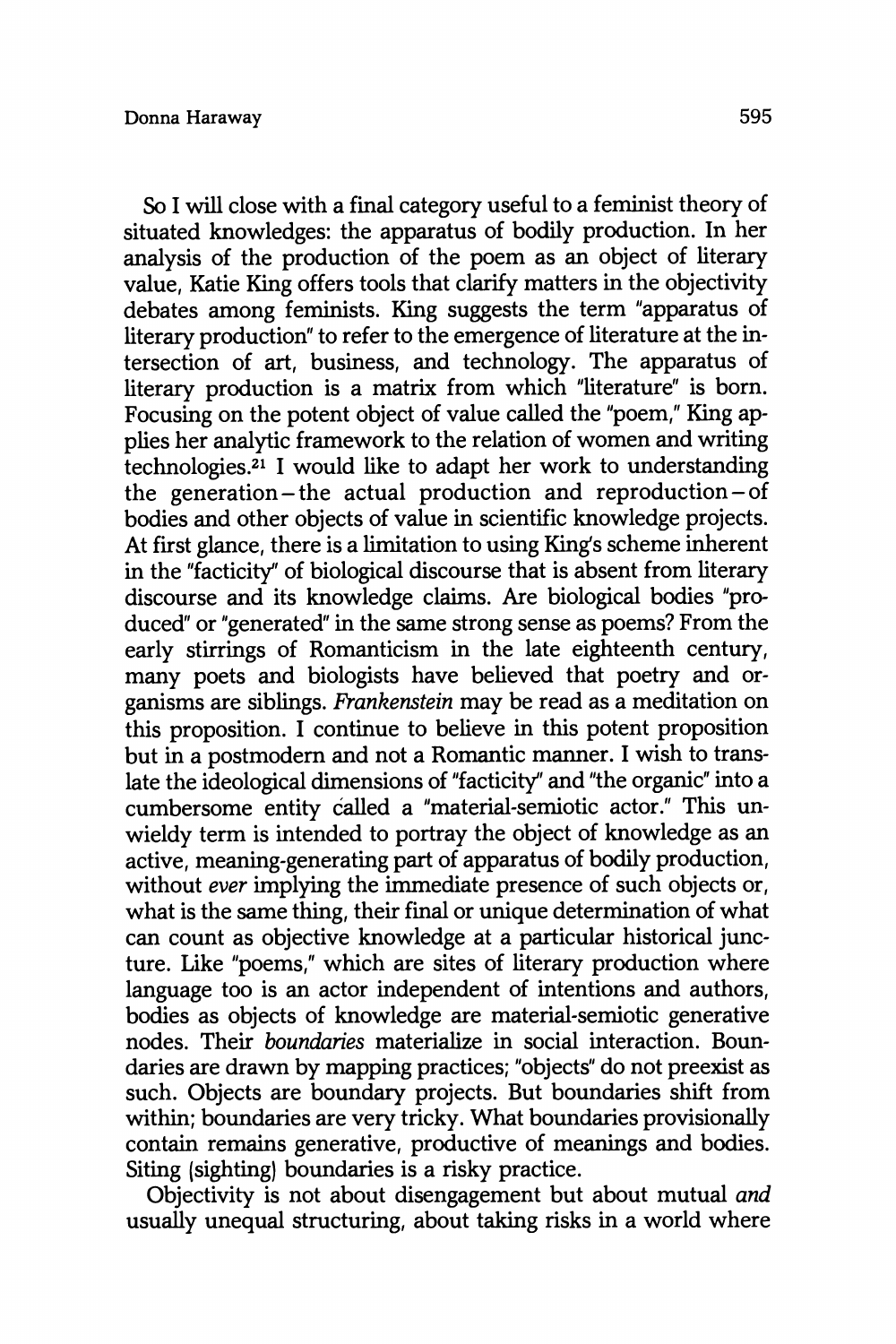**"we" are permanently mortal, that is, not in "final" control. We have, finally, no clear and distinct ideas. The various contending biological bodies emerge at the intersection of biological research and writing, medical and other business practices, and technology, such as the visualization technologies enlisted as metaphors in this essay. But also invited into that node of intersection is the analogue to the lively languages that actively intertwine in the production of literary value: the coyote and the protean embodiments of the world as witty agent and actor. Perhaps the world resists being reduced to mere resource because it is-not mother/matter/ mutter-but coyote, a figure of the always problematic, always potent tie between meaning and bodies. Feminist embodiment, feminist hopes for partiality, objectivity, and situated knowledges, turn on conversations and codes at this potent node in fields of possible bodies and meanings. Here is where science, science fantasy and science fiction converge in the objectivity question in feminism. Perhaps our hopes for accountability, for politics, for ecofeminism, turn on revisioning the world as coding trickster with whom we must learn to converse.** 

#### **NOTES**

**This essay originated as a commentary on Sandra Harding's The Science Question in Feminism, at the Western Division meetings of the American Philosophical Association, San Francisco, March 1987. Support during the writing of this paper was generously provided by the Alpha Fund of the Institute for Advanced Study, Princeton, New Jersey. Thanks especially to Joan Scott, Judy Butler, Lila Abu-Lughod, and Dorinne Kondo.** 

**1. For example, see Karin Knorr-Cetina and Michael Mulkay, eds., Science Observed: Perspectives on the Social Study of Science (London: Sage, 1983); Wiebe E. Bijker, Thomas P. Hughes, and Trevor Pinch, eds., The Social Construction of Technological Systems (Cambridge: MIT Press, 1987); and esp. Bruno Latour's Les microbes, guerre et paix, suivi**  de irréductions (Paris: Métailié, 1984) and The Pastuerization of France, Followed by Ir**reductions: A Politico-Scientific Essay (Cambridge: Harvard University Press, 1988). Borrowing from Michel Tournier's Vendredi (Paris: Gallimard, 1967), Les microbes (p. 171), Latour's brilliant and maddening aphoristic polemic against all forms of reductionism, makes the essential point for feminists: "M6fiez-vous de la puret6; c'est le vitriol de l'ame" (Beware of purity; it is the vitriol of the soul). Latour is not otherwise a notable feminist theorist, but he might be made into one by readings as perverse as those he makes of the laboratory, that great machine for making significant mistakes faster than anyone else can, and so gaining world-changing power. The laboratory for Latour is the railroad industry of epistemology, where facts can only be made to run on the tracks laid down from the laboratory out. Those who control the railroads control the sur-**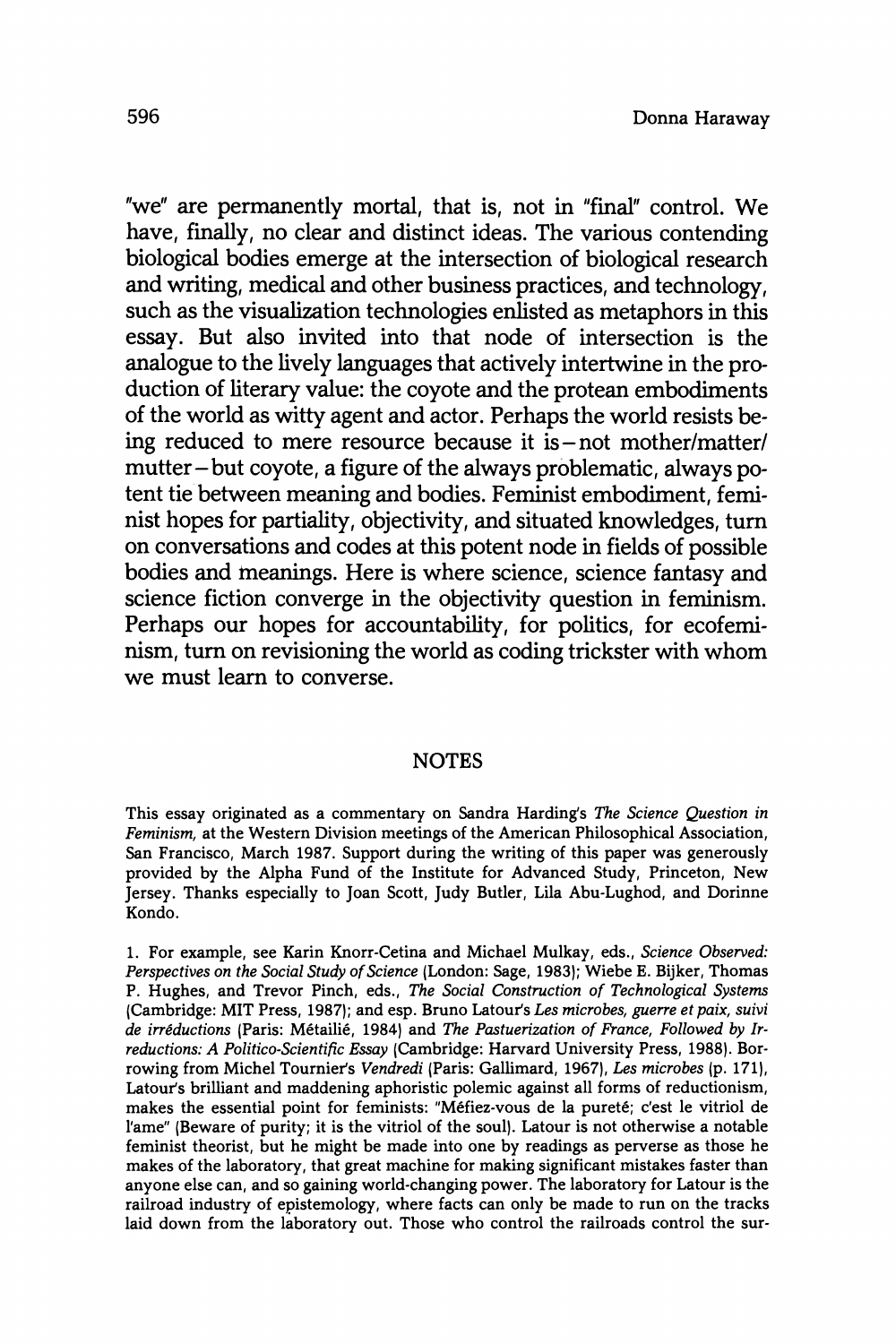**rounding territory. How could we have forgotten? But now it's not so much the bankrupt railroads we need as the satellite network. Facts run on light beams these days. 2. For an elegant and very helpful elucidation of a noncartoon version of this argument, see Hayden White, The Content of the Form: Narrative Discourse and Historical Representation (Baltimore: Johns Hopkins University Press, 1987). I still want more; and unfulfilled desire can be a powerful seed for changing the stories.** 

**3. In "Through the Lumen: Frankenstein and the Optics of Re-Origination" (Ph.D. diss. University of California at Santa Cruz, 1988), Zoe Sofoulis has produced a dazzling (she will forgive me the metaphor) theoretical treatment of technoscience, the psychoanalysis of science fiction culture, and the metaphorics of extraterrestrialism, including a wonderful focus on the ideologies and philosophies of light, illumination, and discovery in Western mythics of science and technology. My essay was revised in dialogue with Sofoulis's arguments and metaphors in her dissertation.** 

**4. Nancy Hartsock, Money, Sex, and Power: An Essay on Domination and Community (Boston: Northeastern University Press, 1984).** 

**5. Crucial to this discussion are Sandra Harding, The Science Question in Feminism (Ithaca: Cornell University Press, 1987); Evelyn Fox Keller, Reflections on Gender and Science (New Haven: Yale University Press, 1984); Nancy Hartsock, "The Feminist Standpoint: Developing the Ground for a Specifically Feminist Historical Materialism," in Discovering Reality: Feminist Perspectives on Epistemology, Metaphysics, and Philosophy of Science, eds. Sandra Harding and Merrill B. Hintikka (Dordrecht, The Netherlands:**  Reidel, 1983): 283-310; Jane Flax's "Political Philosophy and the Patriarchal Un**conscious," in Discovering Reality, 245-81; and "Postmodernism and Gender Relations in Feminist Theory," Signs 12 (Summer 1987): 621-43; Evelyn Fox Keller and Christine Grontkowski, "The Mind's Eye," in Discovering Reality, 207-24; Hilary Rose, "Women's Work, Women's Knowledge," in What Is Feminism? A Re-Examination, eds. Juliet Mitchell and Ann Oakley (New York: Pantheon, 1986), 161-83; Donna Haraway, "A Manifesto for Cyborgs: Science, Technology, and Socialist Feminism in the 1980s,"**  Socialist Review, no. 80 (March-April 1985): 65-107; and Rosalind Pollack Petchesky, **"Fetal Images: The Power of Visual Culture in the Politics of Reproduction," Feminist Studies 13 (Summer 1987): 263-92.** 

**Aspects of the debates about modernism and postmodernism affect feminist analyses of the problem of "objectivity." Mapping the fault line between modernism and postmodernism in ethnography and anthropology-in which the high stakes are the authorization or prohibition to craft comparative knowledge across "cultures"- Marilyn Strathern made the crucial observation that it is not the written ethnography that is parallel to the work of art as object-of-knowledge, but the culture. The Romantic and modernist natural-technical objects of knowledge, in science and in other cultural practice, stand on one side of this divide. The postmodernist formation stands on the other side, with its "anti-aesthetic" of permanently split, problematized, always receding and deferred "objects" of knowledge and practice, including signs, organisms, systems, selves, and cultures. "Objectivity" in a postmodern framework cannot be about unproblematic objects; it must be about specific prosthesis and always partial translations. At root, objectivity is about crafting comparative knowledge: How may a community name things to be stable and to be like each other? In postmodernism, this query translates into a question of the politics of redrawing of boundaries in order to have non-innocent conversations and connections. What is at stake in the debates about modernism and postmodernism is the pattern of relationships between and within bodies and language. This is a crucial matter for feminists. See Marilyn Strathern, "Out of Context: The Persuasive Fictions of Anthropology," Current Anthropology 28 (June 1987): 251-81, and "Partial Connections," Munro Lecture, University of Edinburgh, November 1987, unpublished manuscript. 6. Harding, 24-26, 161-62.**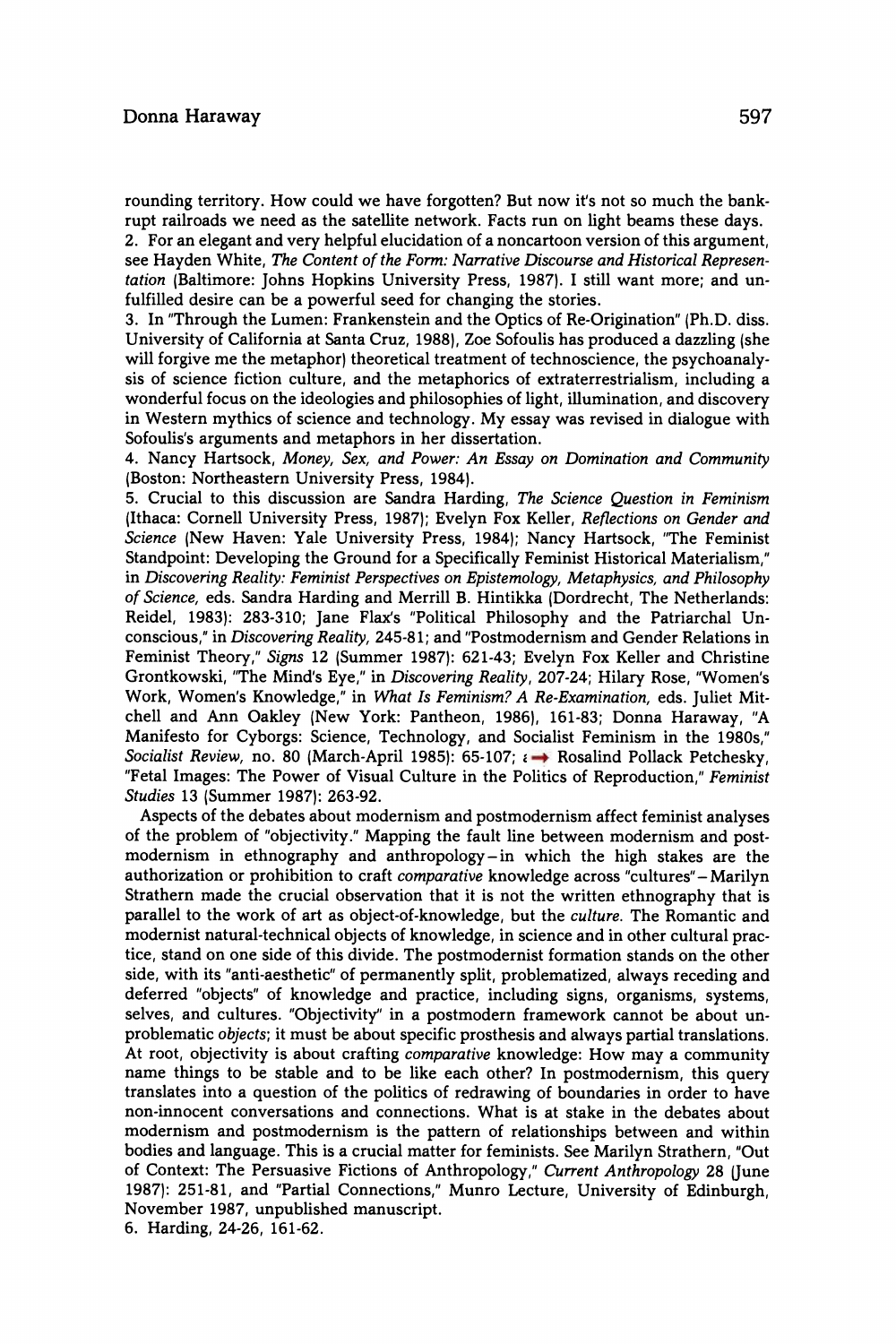**7. John Varley's science fiction short story, "The Persistence of Vision," in The Persistence of Vision (New York: Dell, 1978), 263-316, is part of the inspiration for this section. In the story, Varley constructs a utopian community designed and built by the deaf-blind. He then explores these people's technologies and other mediations of communication and their relations to sighted children and visitors. In the story, "Blue Champagne," in Blue Champagne (New York: Berkeley, 1986), 17-79, Varley transmutes the theme to interrogate the politics of intimacy and technology for a paraplegic young woman whose prosthetic device, the golden gypsy, allows her full mobility. But because the infinitely costly device is owned by an intergalactic communications and entertainment empire, for which she works as a media star making "feelies," she may keep her technological, intimate, enabling, other self only in exchange for her complicity in the commodification of all experience. What are her limits to the reinvention of experience for sale? Is the personal political under the sign of simulation? One way to read Varley's repeated investigations of finally always limited embodiments, differently abled beings, prosthetic technologies, and cyborgian encounters with their finitude, despite their extraordinary transcendence of "organic" orders, is to find an allegory for the personal and political in the historical mythic time of the late twentieth century, the era of techno-biopolitics. Prosthesis becomes a fundamental category for understanding our most intimate selves. Prosthesis is semiosis, the making of meanings and bodies, not for transcendence, but for power-charged communication.** 

**8. C.D.B Bryan, The National Geographic Society: 100 Years of Adventure and Discovery (New York: Harry N. Abrams, 1987), 352.** 

**9. I owe my understanding of the experience of these photographs to Jim Clifford, University of California at Santa Cruz, who identified their "land ho!" effect on the reader.** 

**10. Bryan, 454.** 

**11. See Hartsock, "The Feminist Standpoint: Developing the Ground for a Specifically Feminist Historical Materialism"; and Chela Sandoral, Yours in Struggle: Women Respond to Racism (Oakland: Center for Third World Organizing, n.d.); Harding; and Gloria Anzaldua, Borderlands/La Frontera (San Francisco: Spinsters/Aunt Lute, 1987).** 

**12. Annette Kuhn, Women's Pictures: Feminism and Cinema (London: Routledge & Kegan Paul, 1982), 3-18.** 

**13. Joan Scott reminded me that Teresa de Lauretis put it like this:** 

Differences among women may be better understood as differences within women. . . . But once Differences allow women may be better understood as unferences whilm women.  $\ldots$  but once understood in their constitutive power – once it is understood, that is, that these differences not only **constitute each woman's consciousness and subjective limits but all together define the female subject of feminism in its very specificity, is inherent and at least for now irreconcilable contradiction-these differences, then, cannot be again collapsed into a fixed identity, a sameness of all women as Woman, or a representation of Feminism as a coherent and available image.** 

**See Theresa de Lauretis, "Feminist Studies/Critical Studies: Issues, Terms, and Contexts," in her Feminist Studies/Critical Studies (Bloomington: Indiana University Press, 1986), 14-15.** 

**14. Chandra Mohanty, "Under Western Eyes," Boundary 2 and 3 (1984): 333-58.** 

**15. See Sofoulis, unpublished manuscript.** 

**16. In The Science Question in Feminism (p. 18), Harding suggests that gender has three dimensions, each historically specific: gender symbolism, the social-sexual division of labor, and processes of constructing individual gendered identity. I would enlarge her point to note that there is no reason to expect the three dimensions to covary or codetermine each other, at least not directly. That is, extremely steep gradients between contrasting terms in gender symbolism may very well not correlate with sharp social-sexual divisions of labor or social power, but they may be closely related to sharp racial stratification or something else. Similarly, the processes of gendered subject formation may not be directly illuminated by knowledge of the sexual division of labor or the**